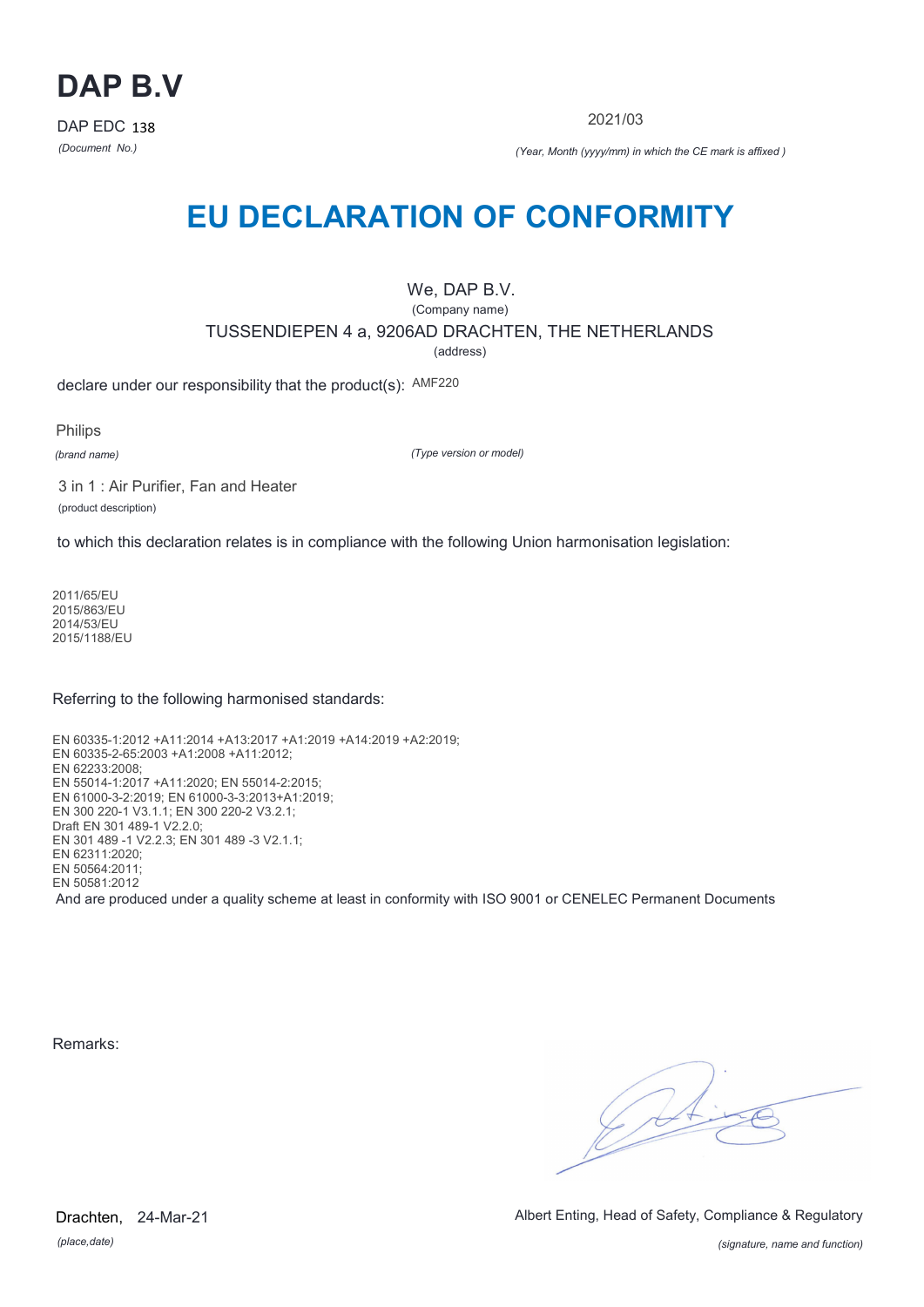

2021/03

*(Document No. /Bericht Nr. ) (Year, Month (yyyy/mm) in which the CE mark is affixed /Jahr der CE Zeichenerteilung )*

# **EU DECLARATION OF CONFORMITY**

(EG - Konformitätserklärung)

### We, DAP B.V.

(Company name / Name) TUSSENDIEPEN 4 a, 9206AD DRACHTEN, THE NETHERLANDS (address / Anschrift)

declare under our responsibility that the product(s): AMF220

erklären als Verantwortliche, daß folgende(s) elektrische(n) Produkt(e)

Philips

*(brand name, Markenname)*

*(Type version or model, Typenbezeichnung oder Modell )*

3 in 1 : Air Purifier, Fan and Heater (product description, Produktbezeichnung)

to which this declaration relates is in compliance with the following Union harmonisation legislation:

(auf die sich diese Konformitätserklärung bezieht, allen nachstehenden harmonisierten Normen der Union entspricht:)

2011/65/EU 2015/863/EU 2014/53/EU 2015/1188/EU

#### Referring to the following harmonised standards:

(Bezugnahme auf die folgenden harmonisierten Normen:)

EN 60335-1:2012 +A11:2014 +A13:2017 +A1:2019 +A14:2019 +A2:2019; EN 60335-2-65:2003 +A1:2008 +A11:2012; EN 62233:2008; EN 55014-1:2017 +A11:2020; EN 55014-2:2015; EN 61000-3-2:2019; EN 61000-3-3:2013+A1:2019; EN 300 220-1 V3.1.1; EN 300 220-2 V3.2.1; Draft EN 301 489-1 V2.2.0; EN 301 489 -1 V2.2.3; EN 301 489 -3 V2.1.1; EN 62311:2020; EN 50564:2011; EN 50581:2012 And are produced under a quality scheme at least in conformity with ISO 9001 or CENELEC Permanent Documents

(und die gemäß eines Qualitätsystems produziert werden, dass mindestens der ISO 9001 oder CENELEC Permanent Documents entspricht)

Remarks:

*(place,date / Ort, Datum )* Drachten, 24-Mar-21

*(signature, name and function / Unterschrift, Name und Funktion des Unterzeichners )* Albert Enting, Head of Safety, Compliance & Regulatory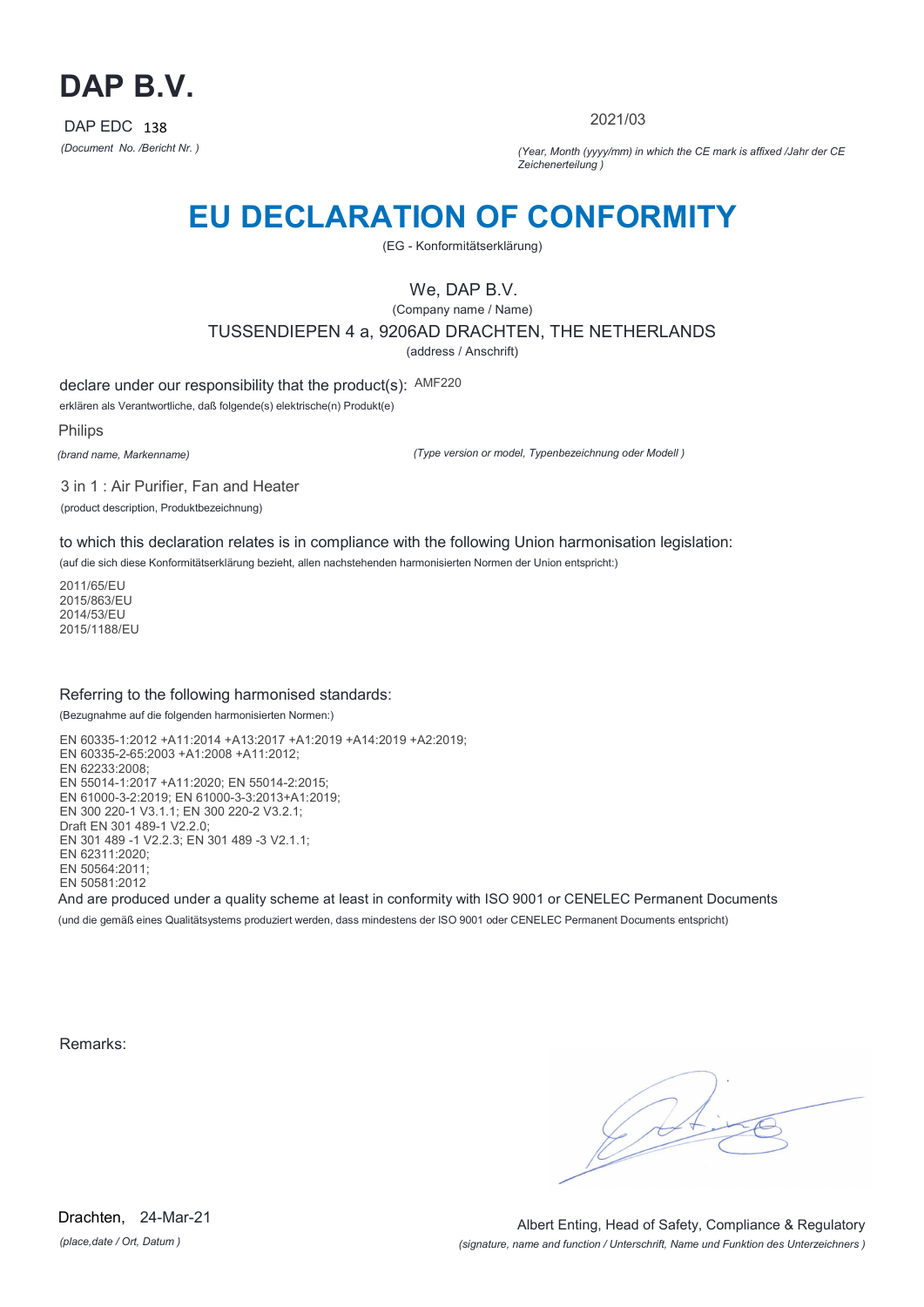

2021/03

*(Document No. / Numéro du document) (Year, Month (yyyy/mm) in which the CE mark is affixed / Année/mois (aaaa/mm) au cours de laquelle le marquage CE a été apposé)*

# **EU DECLARATION OF CONFORMITY**

(DECLARATION DE CONFORMITE CE)

We, DAP B.V.

(Company name / Nom de l'entreprise)

TUSSENDIEPEN 4 a, 9206AD DRACHTEN, THE NETHERLANDS

(address / adresse)

declare under our responsibility that the product(s): AMF220

(déclarons sous notre propre responsabilité que le(s) produit(s))

Philips

*(brand name, nom de la marque)*

*(Type version or model, référence ou modèle)*

3 in 1 : Air Purifier, Fan and Heater (product description, description du produit)

to which this declaration relates is in compliance with the following Union harmonisation legislation: (auquel cette déclaration se rapporte, est conforme à la législation d'harmonisation de l'Union suivante :)

2011/65/EU

2015/863/EU 2014/53/EU 2015/1188/EU

#### Referring to the following harmonised standards:

(Et fait référence aux normes harmonisées suivantes :)

EN 60335-1:2012 +A11:2014 +A13:2017 +A1:2019 +A14:2019 +A2:2019; EN 60335-2-65:2003 +A1:2008 +A11:2012; EN 62233:2008; EN 55014-1:2017 +A11:2020; EN 55014-2:2015; EN 61000-3-2:2019; EN 61000-3-3:2013+A1:2019; EN 300 220-1 V3.1.1; EN 300 220-2 V3.2.1; Draft EN 301 489-1 V2.2.0; EN 301 489 -1 V2.2.3; EN 301 489 -3 V2.1.1; EN 62311:2020; EN 50564:2011; EN 50581:2012 And are produced under a quality scheme at least in conformity with ISO 9001 or CENELEC Permanent Documents

(Et sont fabriqués conformément à une qualité au moins conforme à la norme ISO 9001 ou aux Documents Permanents CENELEC)

Remarks: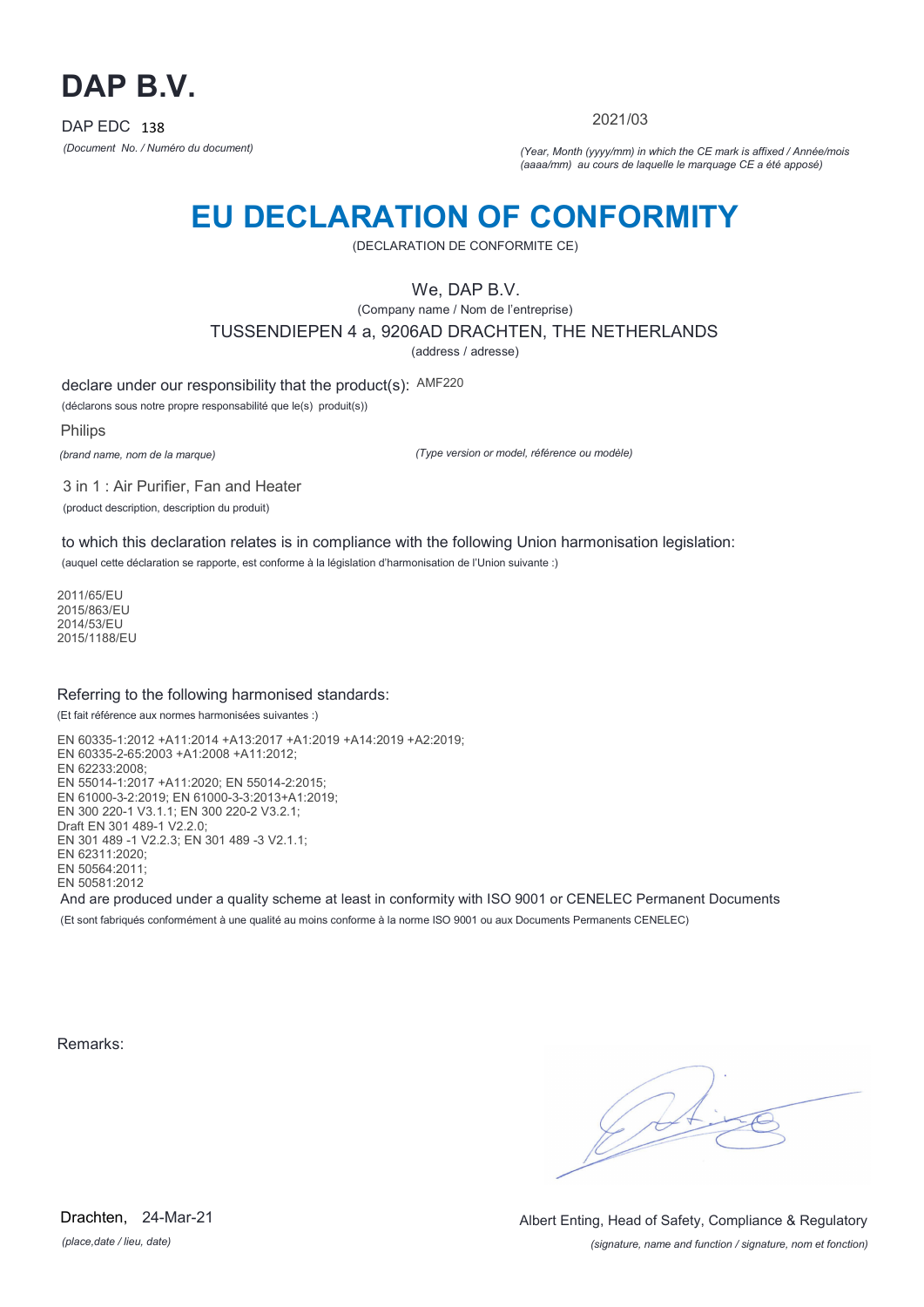

2021/03

*(Document No. / Documentnummer) (Year, Month (yyyy/mm) in which the CE mark is affixed / Jaar, maand waarin de CE markering is uitgegeven)*

# **EU DECLARATION OF CONFORMITY**

(Europeese Conformiteitsverklaring)

We, DAP B.V.

(Company name / Bedrijfsnaam) TUSSENDIEPEN 4 a, 9206AD DRACHTEN, THE NETHERLANDS (address / adres)

declare under our responsibility that the product(s): AMF220

(verklaren dat onder onze verantwoordelijkheid de product(en))

Philips

*(brand name, merknaam)*

*(Type version or model, typenummer of model)*

3 in 1 : Air Purifier, Fan and Heater (product description, productbeschrijving)

to which this declaration relates is in compliance with the following Union harmonisation legislation:

(waarop deze verklaring betrekking heeft in overeenstemming is met de volgende harmonisatiewetten van de Europese Unie:)

2011/65/EU 2015/863/EU 2014/53/EU 2015/1188/EU

#### Referring to the following harmonised standards:

(Onder verwijzing naar de volgende geharmoniseerde normen:)

EN 60335-1:2012 +A11:2014 +A13:2017 +A1:2019 +A14:2019 +A2:2019; EN 60335-2-65:2003 +A1:2008 +A11:2012; EN 62233:2008; EN 55014-1:2017 +A11:2020; EN 55014-2:2015; EN 61000-3-2:2019; EN 61000-3-3:2013+A1:2019; EN 300 220-1 V3.1.1; EN 300 220-2 V3.2.1; Draft EN 301 489-1  $V2.2.0$ ; EN 301 489 -1 V2.2.3; EN 301 489 -3 V2.1.1; EN 62311:2020; EN 50564:2011; EN 50581:2012

And are produced under a quality scheme at least in conformity with ISO 9001 or CENELEC Permanent Documents (En worden geproduceerd volgens een kwaliteitsprogramma wat minimaal overeenkomt met ISO9001 of de CENELEC permanente documenten)

Remarks:

 $\sqrt{1}$ 

*(place,date / plaats, datum)* Drachten, 24-Mar-21 Albert Enting, Head of Safety, Compliance & Regulatory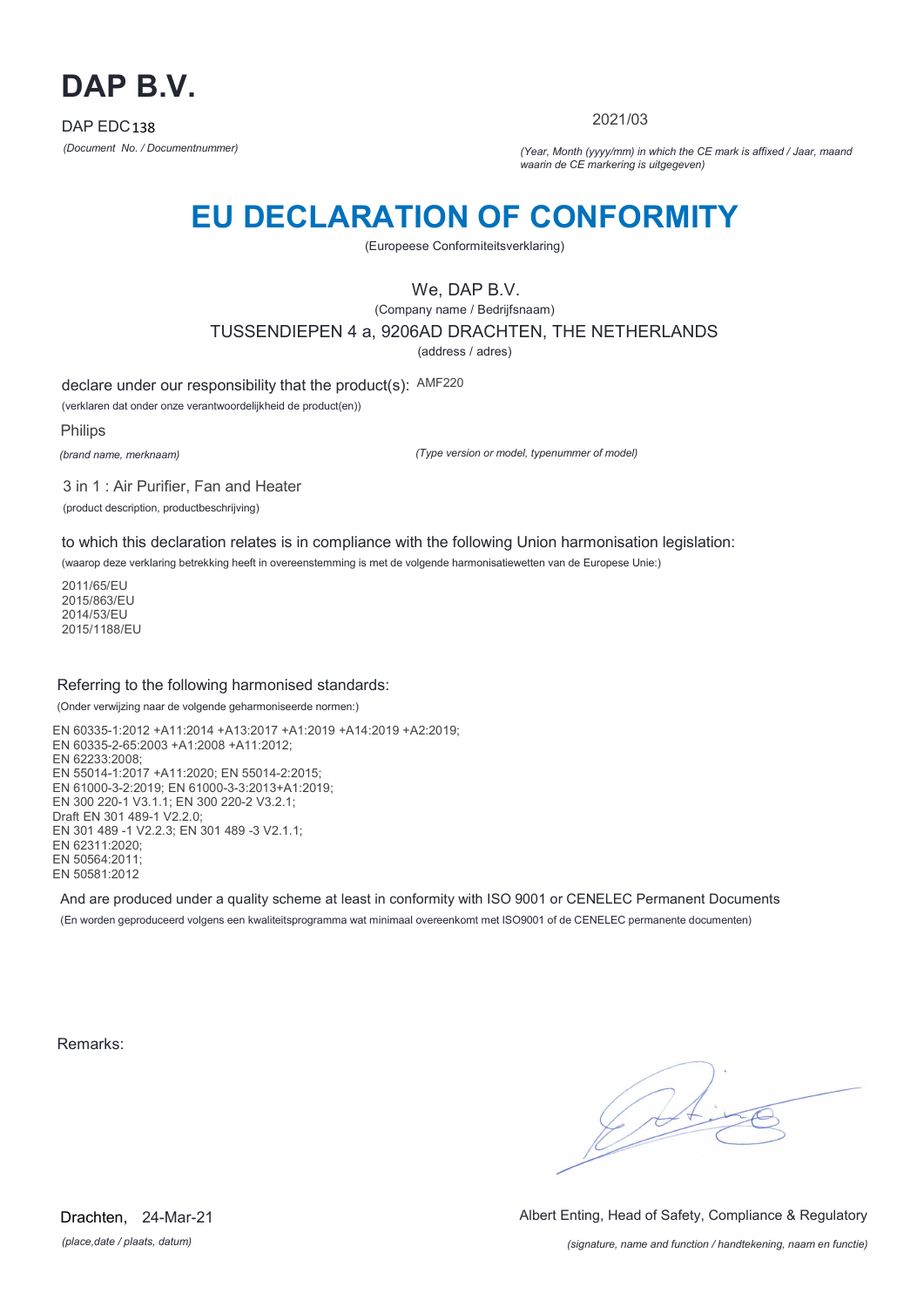

2021/03

*(Document No. / Číslo zprávy) (Year, Month (yyyy/mm) in which the CE mark is affixed / Rok udělění známky CE)*

# **EU DECLARATION OF CONFORMITY**

(Prohlášení o shodě v EU)

### We, DAP B.V.

(Company name / Jméno) TUSSENDIEPEN 4 a, 9206AD DRACHTEN, THE NETHERLANDS

(address / adresa)

declare under our responsibility that the product(s): AMF220

(Prohlašujeme na svou odpovědnost, že elektrický výrobek)

Philips

*(brand name, značka)*

*(Type version or model, Typ verze nebo model)*

3 in 1 : Air Purifier, Fan and Heater (product description, popis výrobku)

to which this declaration relates is in compliance with the following Union harmonisation legislation:

(ke kterému se toto prohlášení vztahuje, je v souladu s následujícími harmonizačními právními předpisy EU:)

2011/65/EU 2015/863/EU 2014/53/EU 2015/1188/EU

#### Referring to the following harmonised standards:

(Odkazující na následovné harmonizované normy:)

EN 60335-1:2012 +A11:2014 +A13:2017 +A1:2019 +A14:2019 +A2:2019; EN 60335-2-65:2003 +A1:2008 +A11:2012; EN 62233:2008; EN 55014-1:2017 +A11:2020; EN 55014-2:2015; EN 61000-3-2:2019; EN 61000-3-3:2013+A1:2019; EN 300 220-1 V3.1.1; EN 300 220-2 V3.2.1; Draft EN 301 489-1 V2.2.0; EN 301 489 -1 V2.2.3; EN 301 489 -3 V2.1.1; EN 62311:2020; EN 50564:2011; EN 50581:2012

And are produced under a quality scheme at least in conformity with ISO 9001 or CENELEC Permanent Documents (A jsou vyráběny v systému řízení kvality minimálně ve shodě s ISO 9001 nebo)

Remarks:

*(place,date / místo, datum)* Drachten, 24-Mar-21

*(signature, name and function / podpis, jméno a funkce)* Albert Enting, Head of Safety, Compliance & Regulatory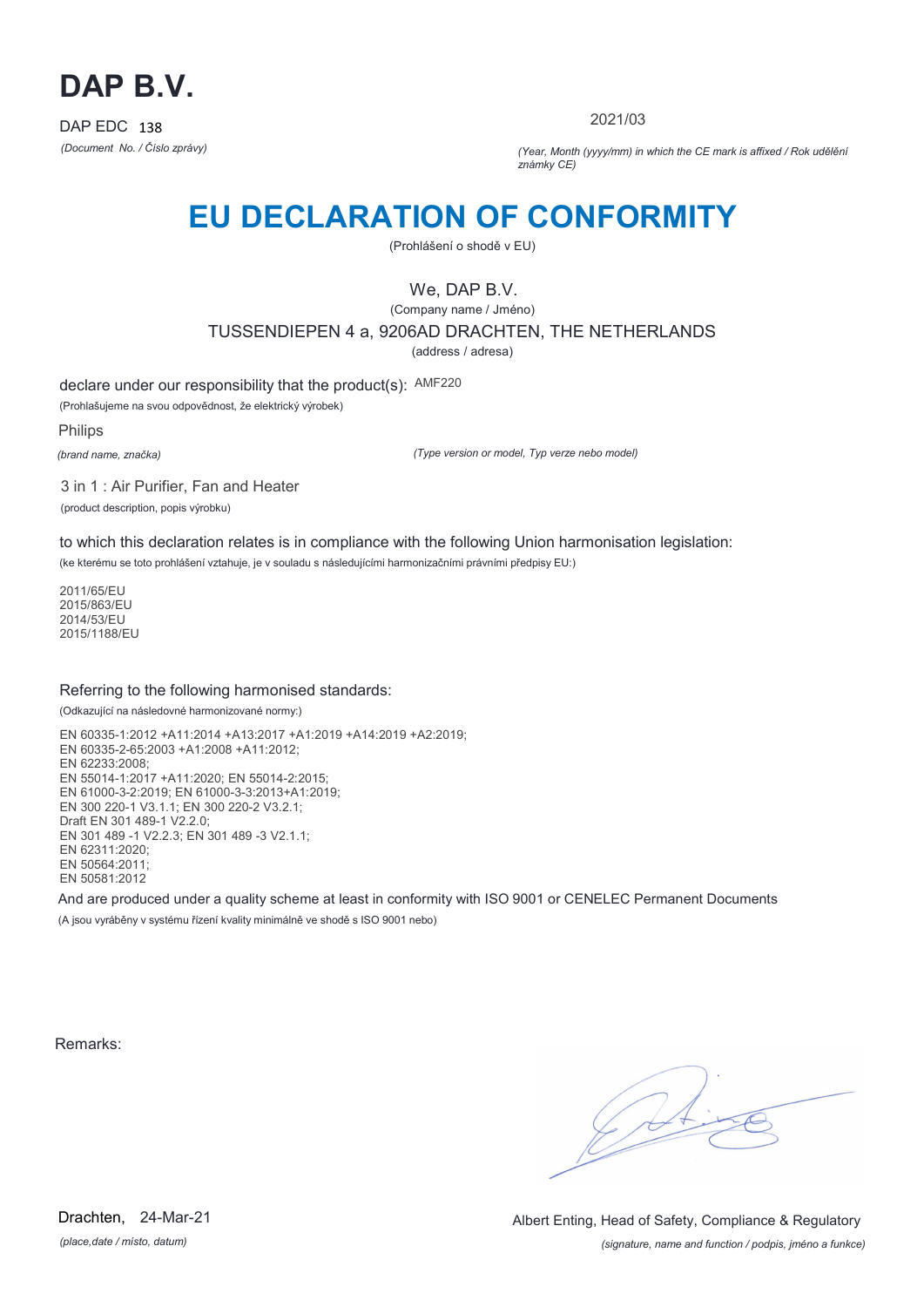

2021/03

*(Document No. / Rapportnummer) (Year, Month (yyyy/mm) in which the CE mark is affixed / Årstal for påhæftning af CE-mærkningen)*

# **EU DECLARATION OF CONFORMITY**

(EU KONFORMITETSERKLÆRING)

We, DAP B.V.

(Company name / Virksomhedens navn) TUSSENDIEPEN 4 a, 9206AD DRACHTEN, THE NETHERLANDS

(address / adresse)

declare under our responsibility that the product(s): AMF220

(Erklærer i henhold til vores ansvar, at de(t) elektriske produkt(er))

Philips

*(brand name, navn på varemærke)*

*(Type version or model, type eller model)*

3 in 1 : Air Purifier, Fan and Heater (product description, produktbeskrivelse)

to which this declaration relates is in compliance with the following Union harmonisation legislation:

(til hvilke(t) denne erklæring relaterer sig, er i overensstemmelse med følgende EUharmoniseringslovgivning:)

2011/65/EU 2015/863/EU 2014/53/EU 2015/1188/EU

#### Referring to the following harmonised standards:

(Med reference til følgende harmoniserede standarder:)

EN 60335-1:2012 +A11:2014 +A13:2017 +A1:2019 +A14:2019 +A2:2019; EN 60335-2-65:2003 +A1:2008 +A11:2012; EN 62233:2008; EN 55014-1:2017 +A11:2020; EN 55014-2:2015; EN 61000-3-2:2019; EN 61000-3-3:2013+A1:2019; EN 300 220-1 V3.1.1; EN 300 220-2 V3.2.1; Draft EN 301 489-1 V2.2.0; EN 301 489 -1 V2.2.3; EN 301 489 -3 V2.1.1; EN 62311:2020; EN 50564:2011; EN 50581:2012 And are produced under a quality scheme at least in conformity with ISO 9001 or CENELEC Permanent Documents

(Og er produceret i en kvalitet, der, som minimum, opfylder kravene i ISO 9001-standarden eller CENELEC's permanente dokumenter)

Remarks:

*(place,date / sted, dato)* Drachten. 24-Mar-21

*(signature, name and function / Signatur, navn og titel)* Albert Enting, Head of Safety, Compliance & Regulatory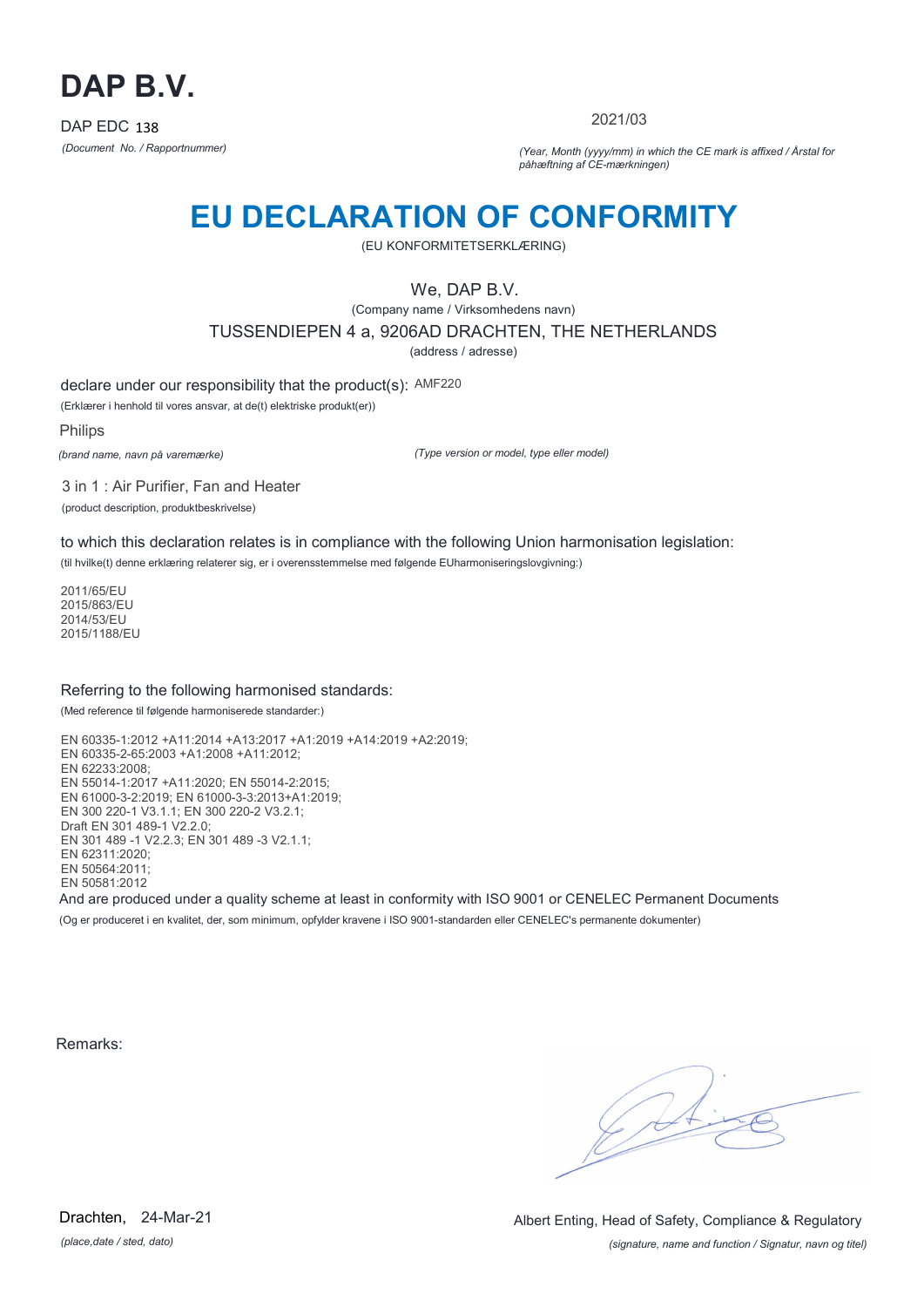

2021/03

*(Document No. / Documento nº.) (Year, Month (yyyy/mm) in which the CE mark is affixed / Año en el que se incluye el marcado CE))*

### **EU DECLARATION OF CONFORMITY**

(EU DECLARACIÓN CE DE CONFORMIDAD)

We, DAP B.V.

(Company name / Nombre compaña ) TUSSENDIEPEN 4 a, 9206AD DRACHTEN, THE NETHERLANDS

(address / dirección )

declare under our responsibility that the product(s): AMF220

(Declaramos bajo nuestra propia responsabilidad que el (los) producto(s):

Philips

*(brand name, nombre de la marca)*

*(Type version or model, Referencia o modelo)*

3 in 1 : Air Purifier, Fan and Heater (product description, descripción del producto )

to which this declaration relates is in compliance with the following Union harmonisation legislation:

(al que hace referencia esta declaración cumple la siguiente legislación sobre armonización de la Unión:)

2011/65/EU 2015/863/EU 2014/53/EU 2015/1188/EU

#### Referring to the following harmonised standards:

(En referencia a las siguientes normas armonizadas:)

EN 60335-1:2012 +A11:2014 +A13:2017 +A1:2019 +A14:2019 +A2:2019; EN 60335-2-65:2003 +A1:2008 +A11:2012; EN 62233:2008; EN 55014-1:2017 +A11:2020; EN 55014-2:2015; EN 61000-3-2:2019; EN 61000-3-3:2013+A1:2019; EN 300 220-1 V3.1.1; EN 300 220-2 V3.2.1; Draft EN 301 489-1 V2.2.0; EN 301 489 -1 V2.2.3; EN 301 489 -3 V2.1.1; EN 62311:2020; EN 50564:2011; EN 50581:2012

And are produced under a quality scheme at least in conformity with ISO 9001 or CENELEC Permanent Documents (Y se fabrican conforme a una calidad al menos conforme a la norma ISO 9001 o a los Documentos Permanentes CENELEC)

Remarks:

*(place,date / lugar, fecha)* Drachten, 24-Mar-21

*(signature, name and function / firma, nombre y cargo )* Albert Enting, Head of Safety, Compliance & Regulatory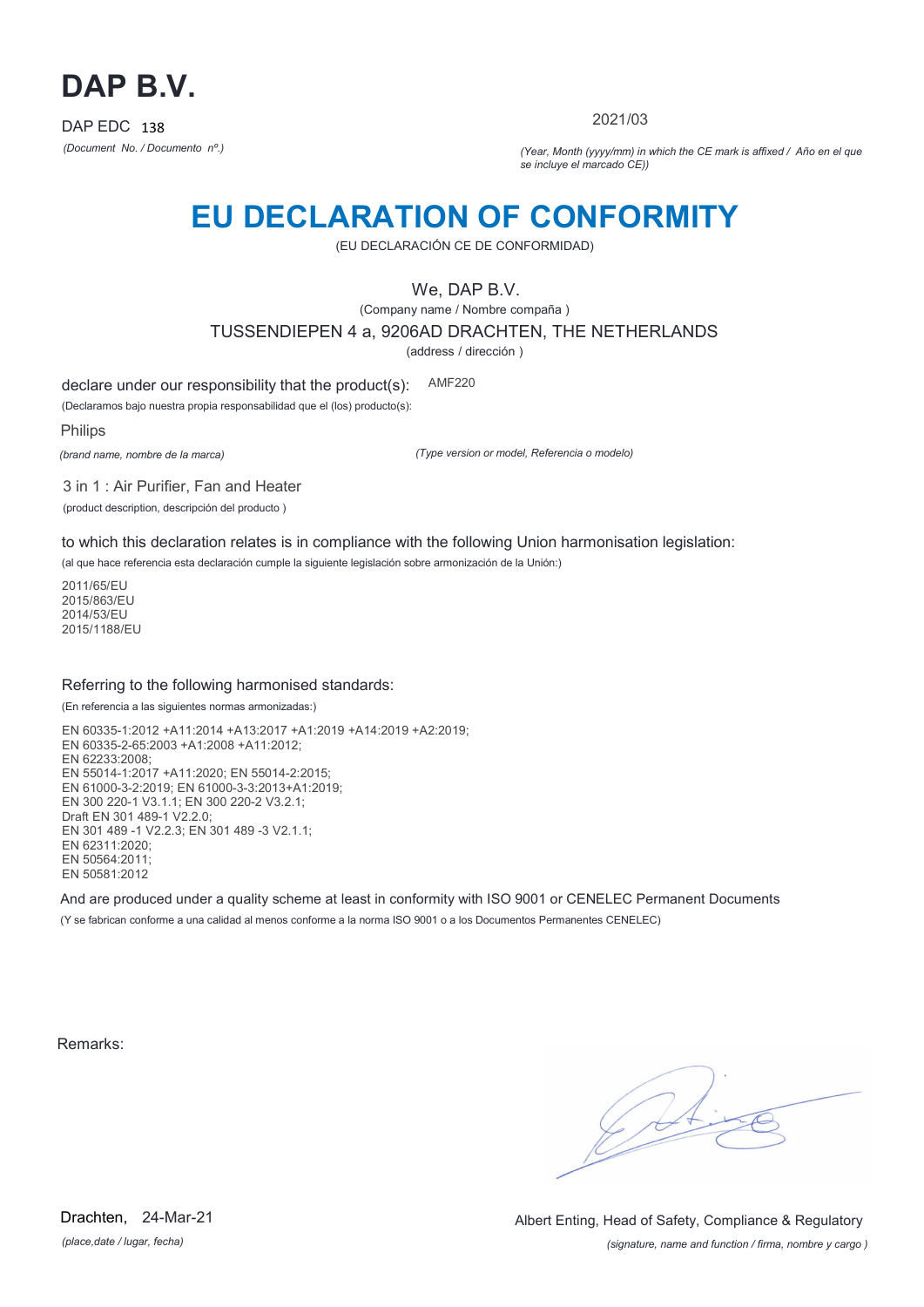

2021/03

*(Document No. / Raportti nr.) (Year, Month (yyyy/mm) in which the CE mark is affixed / CE merkinnän myöntämisvuosi)*

# **EU DECLARATION OF CONFORMITY**

(Vaatimustenmukaisuusvakuutus)

We, DAP B.V.

(Company name / Nimi) TUSSENDIEPEN 4 a, 9206AD DRACHTEN, THE NETHERLANDS (address / Osoite)

declare under our responsibility that the product(s): AMF220

(Ilmoitus seuraavista vastuullamme olevista sähkötuotteista:)

Philips

*(brand name, Brändinimi)*

*(Type version or model, Tyypi, versio tai malli)*

3 in 1 : Air Purifier, Fan and Heater

(product description, Tuotekuvaus)

to which this declaration relates is in compliance with the following Union harmonisation legislation:

(Tämä vakuutus on yhdenmukainen seuraavan Euroopan unionin yhdenmukaistamislainsäädännön kanssa:)

2011/65/EU 2015/863/EU 2014/53/EU 2015/1188/EU

#### Referring to the following harmonised standards:

(Viitaten seuraaviin yhdenmukaistettuihin standardeihin:)

EN 60335-1:2012 +A11:2014 +A13:2017 +A1:2019 +A14:2019 +A2:2019; EN 60335-2-65:2003 +A1:2008 +A11:2012; EN 62233:2008; EN 55014-1:2017 +A11:2020; EN 55014-2:2015; EN 61000-3-2:2019; EN 61000-3-3:2013+A1:2019; EN 300 220-1 V3.1.1; EN 300 220-2 V3.2.1; Draft EN 301 489-1 V2.2.0; EN 301 489 -1 V2.2.3; EN 301 489 -3 V2.1.1; EN 62311:2020; EN 50564:2011; EN 50581:2012

And are produced under a quality scheme at least in conformity with ISO 9001 or CENELEC Permanent Documents (Ja on tuotettu seuraavien laatujärjestelmien mukaisesti : ISO 9001 ja CENELEC asiakirjat)

Remarks:

 $\sqrt{4}$ 

*(place,date / paikka, päiväys)* Drachten, 24-Mar-21

*(signature, name and function / Allekirjoitus, nimi ja asema)* Albert Enting, Head of Safety, Compliance & Regulatory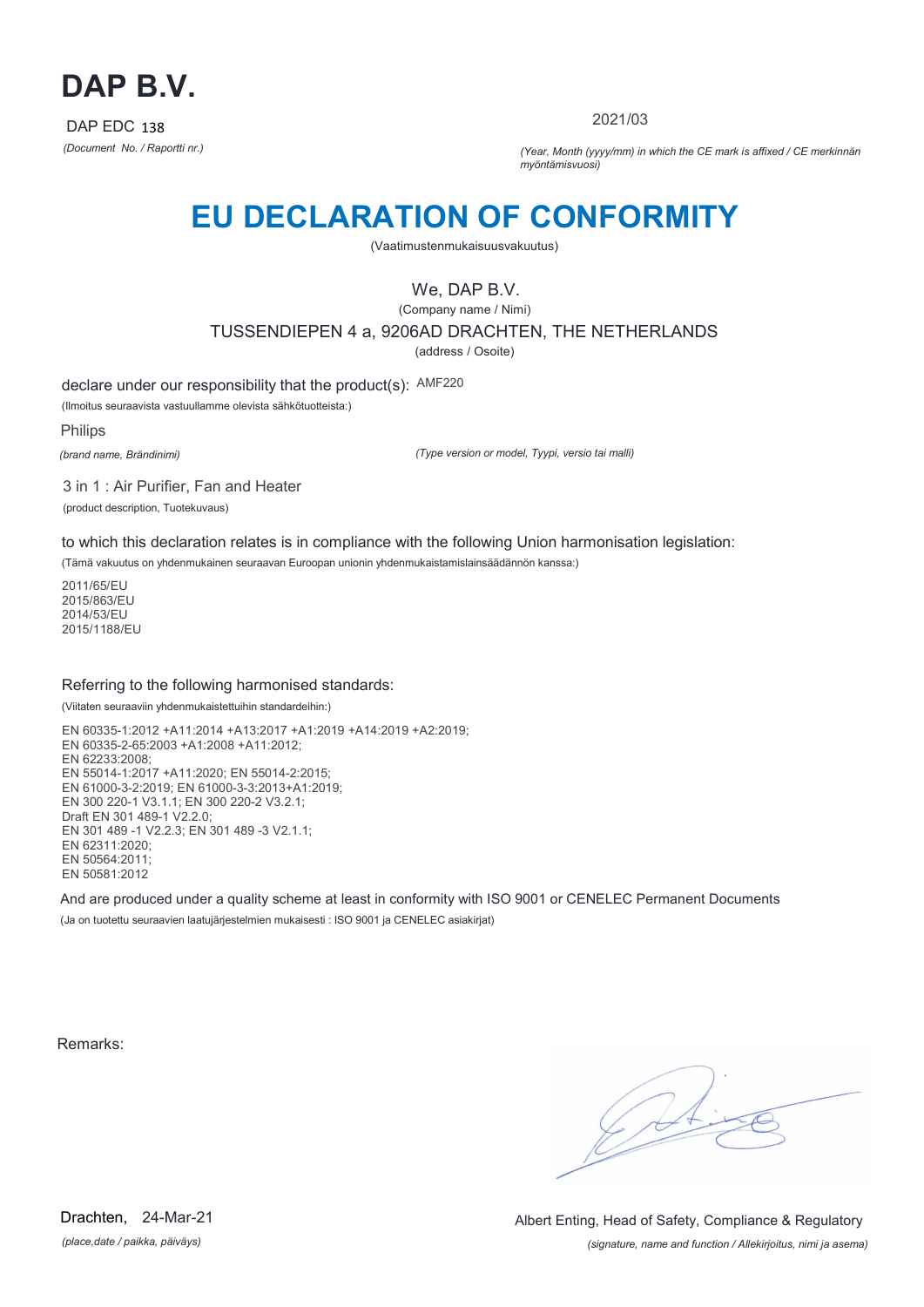

2021/03

*(Document No. / Jelentés száma) (Year, Month (yyyy/mm) in which the CE mark is affixed / A CE jelzés feltüntetésének éve)*

# **EU DECLARATION OF CONFORMITY**

(EC MEGFELELŐSÉGI NYILATKOZAT)

We, DAP B.V.

(Company name / Név) TUSSENDIEPEN 4 a, 9206AD DRACHTEN, THE NETHERLANDS

(address / cím)

declare under our responsibility that the product(s): AMF220

(Felelőssége tudatában nyilatkozik, hogy az alábbi elektronikai termék(ek))

Philips

*(brand name, márkanév)*

*(Type version or model, Típusváltozat vagy modell)*

3 in 1 : Air Purifier, Fan and Heater

(product description, termék megnevezése)

to which this declaration relates is in compliance with the following Union harmonisation legislation:

(amelyre ez nyilatkozat vonatkozik, megfelel a következő uniós harmonizációs jogszabályoknak:)

2011/65/EU 2015/863/EU 2014/53/EU 2015/1188/EU

### Referring to the following harmonised standards:

(Hivatkozva a következő harmonizált szabványokra:)

EN 60335-1:2012 +A11:2014 +A13:2017 +A1:2019 +A14:2019 +A2:2019; EN 60335-2-65:2003 +A1:2008 +A11:2012; EN 62233:2008; EN 55014-1:2017 +A11:2020; EN 55014-2:2015; EN 61000-3-2:2019; EN 61000-3-3:2013+A1:2019; EN 300 220-1 V3.1.1; EN 300 220-2 V3.2.1; Draft EN 301 489-1 V2.2.0; EN 301 489 -1 V2.2.3; EN 301 489 -3 V2.1.1; EN 62311:2020; EN 50564:2011; EN 50581:2012

And are produced under a quality scheme at least in conformity with ISO 9001 or CENELEC Permanent Documents

(legalább az ISO 9001-nek megfelelően vagy)

Remarks:

 $\sqrt{1}$ 

*(place,date / hely, dátum)* Drachten, 24-Mar-21

*(signature, name and function / aláírás, név és beosztás)* Albert Enting, Head of Safety, Compliance & Regulatory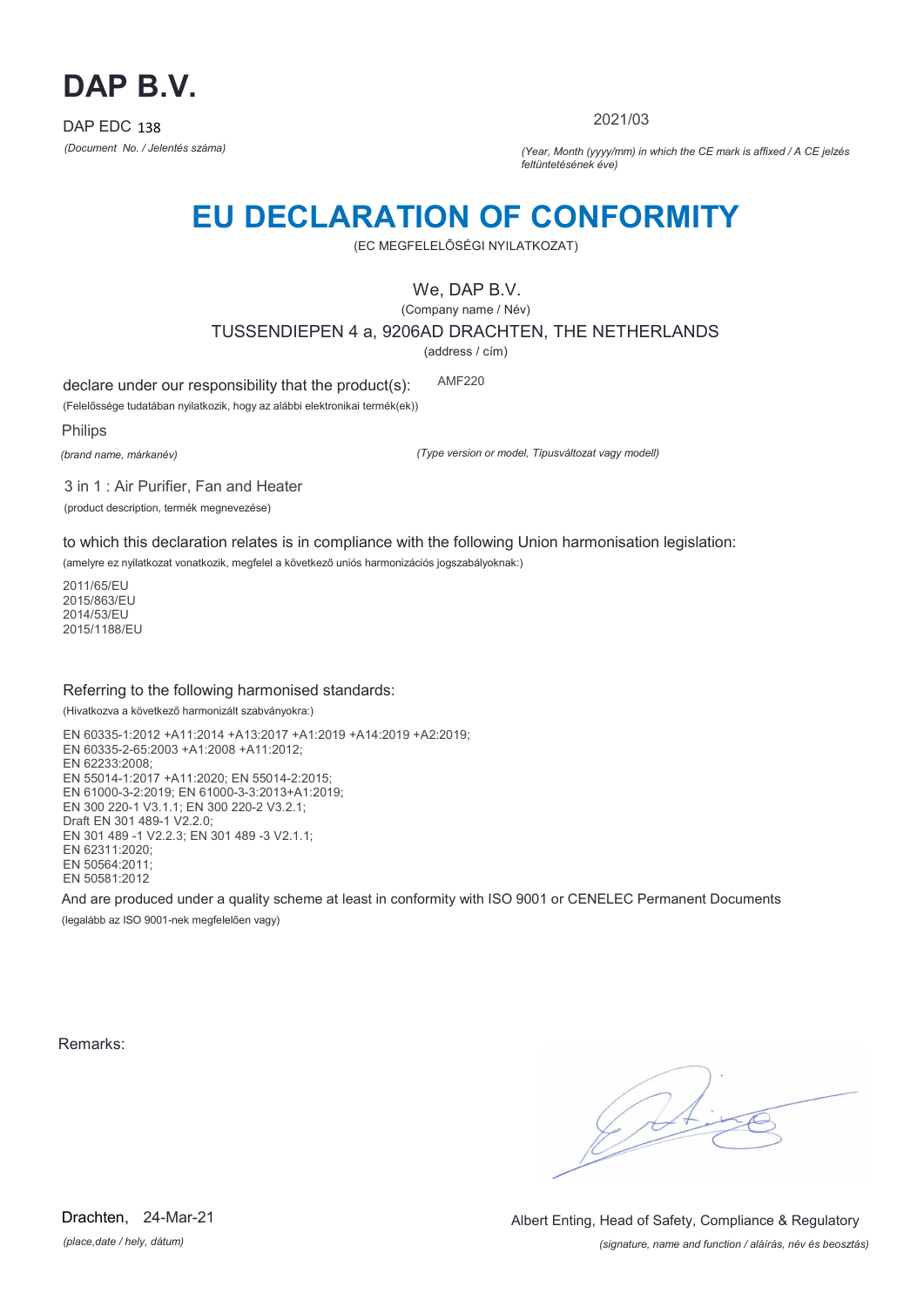

2021/03

*(Document No. / Report Numero ) (Year, Month (yyyy/mm) in which the CE mark is affixed / Anno di apposizione della marcatura CE)*

### **EU DECLARATION OF CONFORMITY**

(DICHIARAZIONE DI CONFORMITA' CE )

We, DAP B.V.

(Company name / denominazione sociale)

TUSSENDIEPEN 4 a, 9206AD DRACHTEN, THE NETHERLANDS

(address / sede)

declare under our responsibility that the product(s): AMF220

(dichiara sotto la propria responsabilità che il /i Prodotto /i elettrico/i)

Philips

*(brand name, marchio)*

*(Type version or model, modello o versione )*

3 in 1 : Air Purifier, Fan and Heater (product description, descrizione del prodotto)

to which this declaration relates is in compliance with the following Union harmonisation legislation:

(al quale la presente dichiarazione si riferisce è conforme alla seguente normativa di armonizzazione dell'Unione:

2011/65/EU 2015/863/EU 2014/53/EU 2015/1188/EU

#### Referring to the following harmonised standards:

(In riferimento alle seguenti norme tecniche armonizzate:)

EN 60335-1:2012 +A11:2014 +A13:2017 +A1:2019 +A14:2019 +A2:2019; EN 60335-2-65:2003 +A1:2008 +A11:2012; EN 62233:2008; EN 55014-1:2017 +A11:2020; EN 55014-2:2015; EN 61000-3-2:2019; EN 61000-3-3:2013+A1:2019; EN 300 220-1 V3.1.1; EN 300 220-2 V3.2.1; Draft EN 301 489-1 V2.2.0; EN 301 489 -1 V2.2.3; EN 301 489 -3 V2.1.1; EN 62311:2020; EN 50564:2011; EN 50581:2012

And are produced under a quality scheme at least in conformity with ISO 9001 or CENELEC Permanent Documents

(e i processi produttivi seguono un sistema qualità conforme almeno alla norma ISO 9001 o ai documenti permanenti CENELEC)

Remarks:

 $\sqrt{1}$ 

*(place,date / luogo e data)* Drachten, 24-Mar-21

*(signature, name and function / firma , nome e funzione)* Albert Enting, Head of Safety, Compliance & Regulatory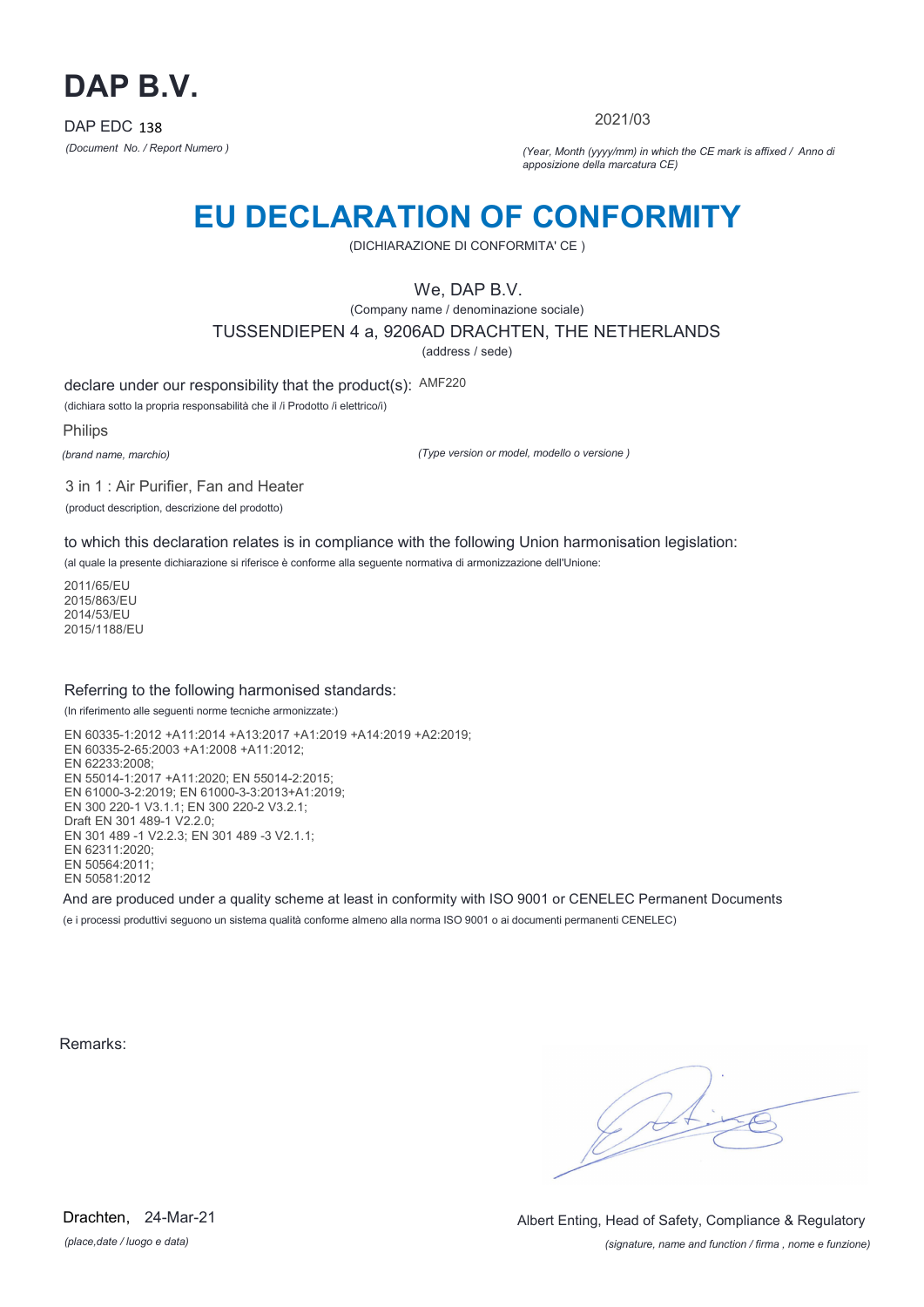

2021/03

*(Document No. / Pranešimo Nr.) (Year, Month (yyyy/mm) in which the CE mark is affixed / Metai, kada CE patvirtino)*

### **EU DECLARATION OF CONFORMITY**

(EC ATITIKTIES DEKLARACIJA)

We, DAP B.V.

(Company name / Pavadinimas) TUSSENDIEPEN 4 a, 9206AD DRACHTEN, THE NETHERLANDS

(address / adresas)

declare under our responsibility that the product(s): AMF220

(Deklaruojame, kad elektronikos gaminys (-iai):)

Philips

*(brand name, firmos ženklo pavadinimas )*

*(Type version or model, Tipas arba modelis)*

3 in 1 : Air Purifier, Fan and Heater (product description, gaminio aprašymas)

to which this declaration relates is in compliance with the following Union harmonisation legislation:

(šiai deklaracijai, sutinkamai su toliau nurodytais jungtiniais harmonizacijos reglamentais:)

2011/65/EU 2015/863/EU 2014/53/EU 2015/1188/EU

#### Referring to the following harmonised standards:

(Sutinkamai su šiais harmonizuotais standartais:)

EN 60335-1:2012 +A11:2014 +A13:2017 +A1:2019 +A14:2019 +A2:2019; EN 60335-2-65:2003 +A1:2008 +A11:2012; EN 62233:2008; EN 55014-1:2017 +A11:2020; EN 55014-2:2015; EN 61000-3-2:2019; EN 61000-3-3:2013+A1:2019; EN 300 220-1 V3.1.1; EN 300 220-2 V3.2.1; Draft EN 301 489-1 V2.2.0; EN 301 489 -1 V2.2.3; EN 301 489 -3 V2.1.1; EN 62311:2020; EN 50564:2011; EN 50581:2012

And are produced under a quality scheme at least in conformity with ISO 9001 or CENELEC Permanent Documents (Pagaminta atitinkant visus kokybės reikalavimus pagal ISO 9001 ar CENELEC nuolatinius dokumentus)

Remarks:

 $\sqrt{11}$ 

*(place,date / vieta, data)* Drachten, 24-Mar-21

*(signature, name and function / parašas, vardas, pavardė ir pareigos)* Albert Enting, Head of Safety, Compliance & Regulatory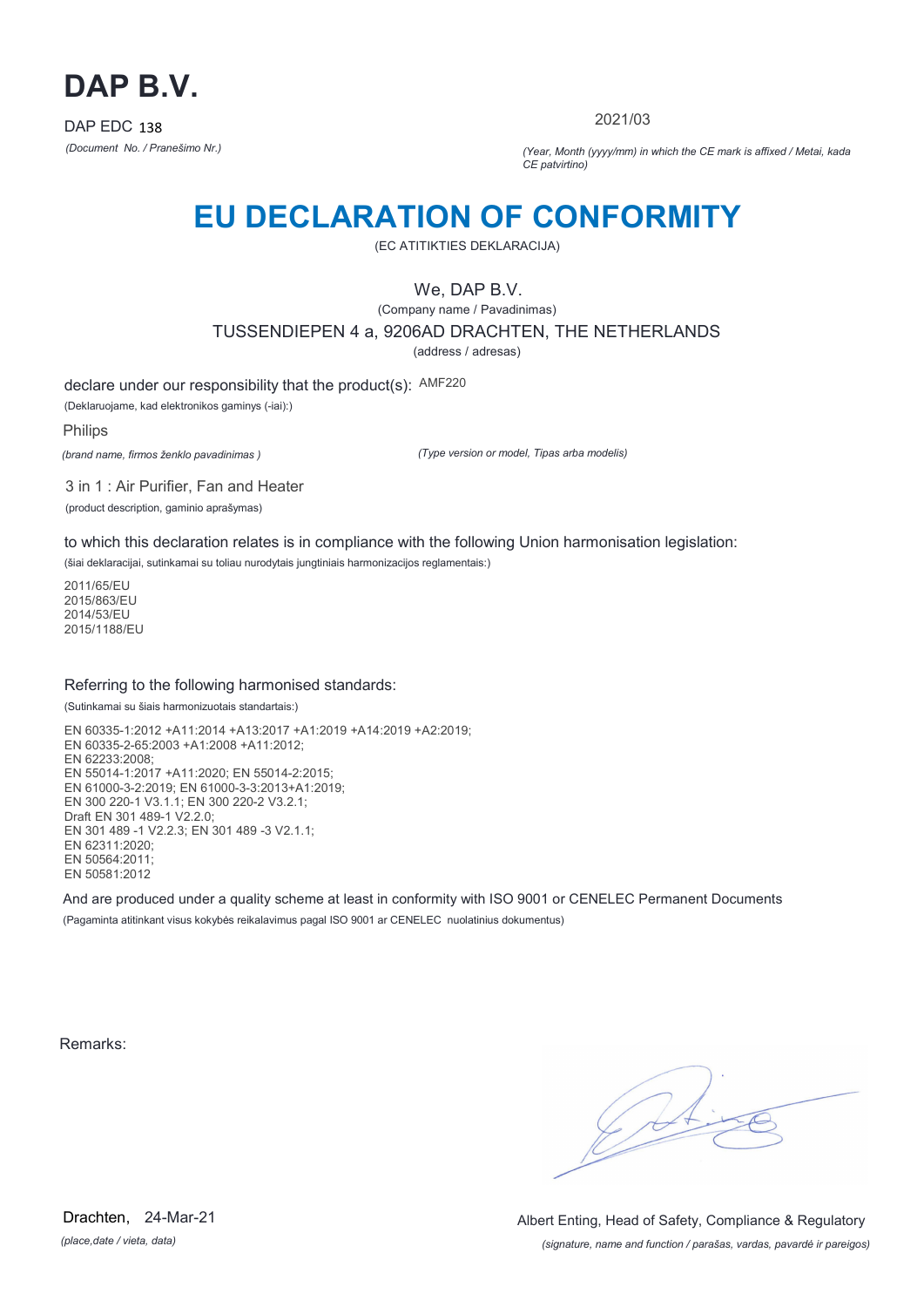

2021/03

*(Document No. / Ziņojums Nr) (Year, Month (yyyy/mm) in which the CE mark is affixed / Gads kurā CE zīme ieviesta)*

### **EU DECLARATION OF CONFORMITY**

(EC deklarācija atbilstība)

We, DAP B.V.

(Company name / vārds) TUSSENDIEPEN 4 a, 9206AD DRACHTEN, THE NETHERLANDS

(address / adrese)

declare under our responsibility that the product(s): AMF220

(deklarēt zem vai atbildība ka, elektronisks produkts)

Philips

*(brand name, fabrikas marka vārds)*

*(Type version or model, Tips, versija vai modelis)*

3 in 1 : Air Purifier, Fan and Heater (product description, produkta apraksts)

to which this declaration relates is in compliance with the following Union harmonisation legislation:

(uz ko attiecas šī deklarācija, atbilst tālāk minētajiem Eiropas Savienības saskaņošanas tiesību aktiem:)

2011/65/EU 2015/863/EU 2014/53/EU 2015/1188/EU

#### Referring to the following harmonised standards:

(Atsaucas uz tālāk minētajiem saskaņotajiem standartiem:)

EN 60335-1:2012 +A11:2014 +A13:2017 +A1:2019 +A14:2019 +A2:2019; EN 60335-2-65:2003 +A1:2008 +A11:2012; EN 62233:2008; EN 55014-1:2017 +A11:2020; EN 55014-2:2015; EN 61000-3-2:2019; EN 61000-3-3:2013+A1:2019; EN 300 220-1 V3.1.1; EN 300 220-2 V3.2.1; Draft EN 301 489-1 V2.2.0; EN 301 489 -1 V2.2.3; EN 301 489 -3 V2.1.1; EN 62311:2020; EN 50564:2011; EN 50581:2012

And are produced under a quality scheme at least in conformity with ISO 9001 or CENELEC Permanent Documents (Tiek ražots zem kvalitātes sistēma kas ir apstiprināta ar ISO 9001 vai CENELEC pastāvošiem dokumentiem )

Remarks:

 $\sqrt{1}$ 

*(place,date / vieta, datums)* Drachten, 24-Mar-21

*(signature, name and function / parskts, vārds un amatpienākums)* Albert Enting, Head of Safety, Compliance & Regulatory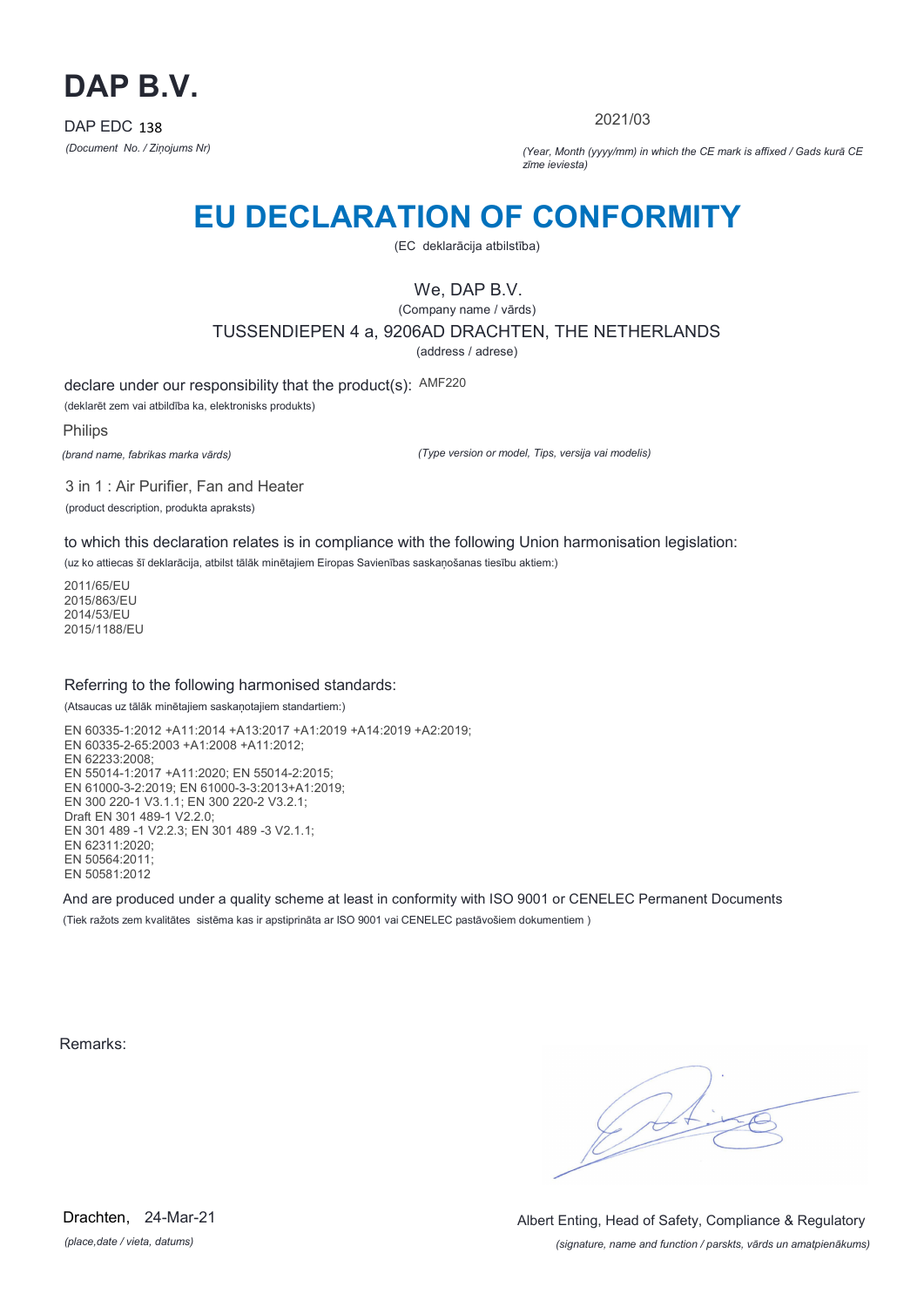

2021/03

*(Document No. / Numer raportu) (Year, Month (yyyy/mm) in which the CE mark is affixed / Rok, w którym oznakowanie CE zostało umieszczone na wyrobie)*

# **EU DECLARATION OF CONFORMITY**

(DEKLARACJA ZGODNOŚCI UE)

We, DAP B.V.

(Company name / Nazwa) TUSSENDIEPEN 4 a, 9206AD DRACHTEN, THE NETHERLANDS

(address / adres)

declare under our responsibility that the product(s): AMF220

(Deklarujemy na naszą odpowiedzialność, że urządzeni(e/a) elektryczne)

Philips

*(brand name, marka)*

*(Type version or model, Typ lub model)*

3 in 1 : Air Purifier, Fan and Heater

(product description, nazwa /opis produktu)

to which this declaration relates is in compliance with the following Union harmonisation legislation:

(do którego odnosi się niniejsza deklaracja jest zgodne z następującymi normami zharmonizowanymi:)

2011/65/EU 2015/863/EU 2014/53/EU 2015/1188/EU

#### Referring to the following harmonised standards:

(Odwołującymi się do następujących norm zharmonizowanych:

EN 60335-1:2012 +A11:2014 +A13:2017 +A1:2019 +A14:2019 +A2:2019; EN 60335-2-65:2003 +A1:2008 +A11:2012; EN 62233:2008; EN 55014-1:2017 +A11:2020; EN 55014-2:2015; EN 61000-3-2:2019; EN 61000-3-3:2013+A1:2019; EN 300 220-1 V3.1.1; EN 300 220-2 V3.2.1; Draft EN 301 489-1 V2.2.0; EN 301 489 -1 V2.2.3; EN 301 489 -3 V2.1.1; EN 62311:2020; EN 50564:2011; EN 50581:2012

And are produced under a quality scheme at least in conformity with ISO 9001 or CENELEC Permanent Documents (oraz został wyprodukowany zgodnie ze standardami jakościowymi takimi jak ISO9001 lub CENELEC Permanent Documents)

Remarks:

*(place,date / miasto, data)* Drachten, 24-Mar-21

*(signature, name and function / podpis, imię i nazwisko oraz funkcja)* Albert Enting, Head of Safety, Compliance & Regulatory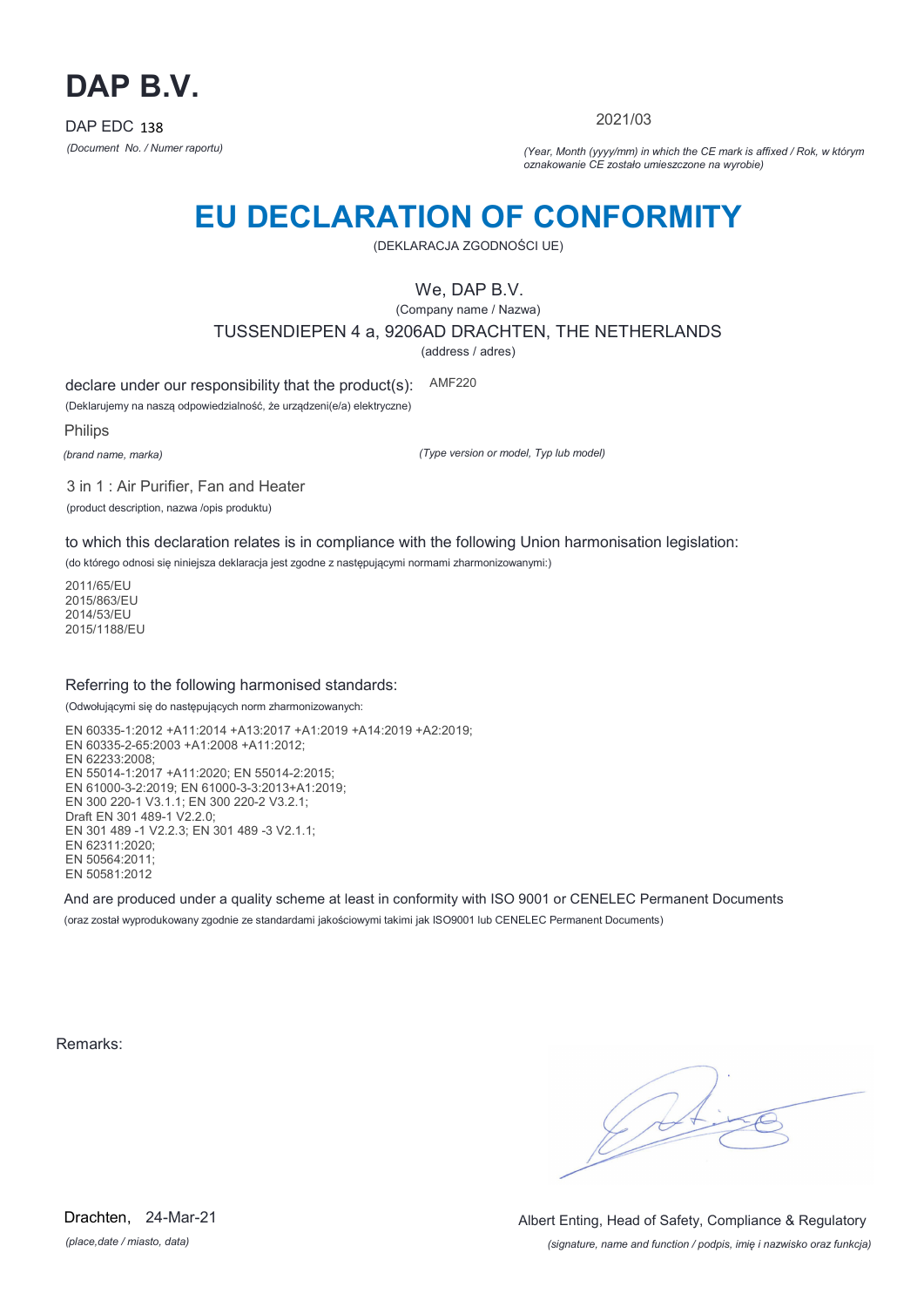

2021/03

*(Document No. / Relatório No.) (Year, Month (yyyy/mm) in which the CE mark is affixed / Ano em que a marca CE é afixada)*

### **EU DECLARATION OF CONFORMITY**

(DECLARAÇÃODE CONFORMIDADE CE)

We, DAP B.V.

(Company name / Nome) TUSSENDIEPEN 4 a, 9206AD DRACHTEN, THE NETHERLANDS (address)

declare under our responsibility that the product(s): AMF220

(Declara sob a sua responsabilidade que o(s) producto(s) eléctricos )

Philips

*(brand name, nome da marca)*

*(Type version or model, Indicar versão ou modelo)*

3 in 1 : Air Purifier, Fan and Heater (product description, Descrição do produto)

to which this declaration relates is in compliance with the following Union harmonisation legislation:

(a que esta declaração se refere está em conformidade com a seguinte legislação de harmonização da União:)

2011/65/EU 2015/863/EU 2014/53/EU 2015/1188/EU

#### Referring to the following harmonised standards:

(Com referência aos seguintes padrões de harmonização:)

EN 60335-1:2012 +A11:2014 +A13:2017 +A1:2019 +A14:2019 +A2:2019; EN 60335-2-65:2003 +A1:2008 +A11:2012; EN 62233:2008; EN 55014-1:2017 +A11:2020; EN 55014-2:2015; EN 61000-3-2:2019; EN 61000-3-3:2013+A1:2019; EN 300 220-1 V3.1.1; EN 300 220-2 V3.2.1; Draft EN 301 489-1 V2.2.0; EN 301 489 -1 V2.2.3; EN 301 489 -3 V2.1.1; EN 62311:2020; EN 50564:2011; EN 50581:2012

And are produced under a quality scheme at least in conformity with ISO 9001 or CENELEC Permanent Documents (E são produzidos sob um regime de qualidade, pelo menos, em conformidade com a norma ISO 9001 ou Documentos Permanentes CENELEC)

Remarks:

*(place,date / local, data)* Drachten, 24-Mar-21

*(signature, name and function / assinatura, nome e função)* Albert Enting, Head of Safety, Compliance & Regulatory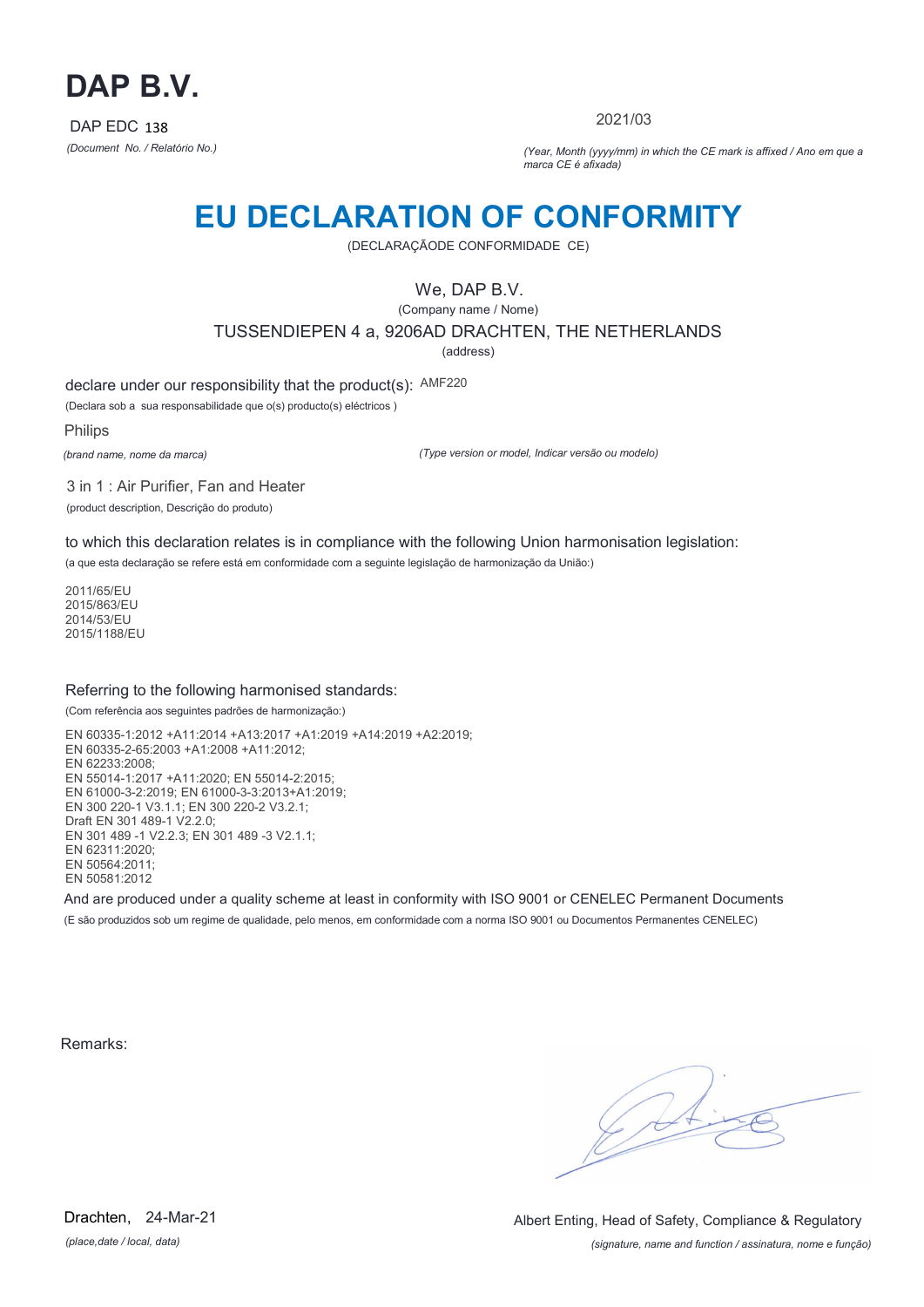

2021/03

*(Document No. / Nr. raport) (Year, Month (yyyy/mm) in which the CE mark is affixed / Anul în care este aplicat marcajul CE)*

### **EU DECLARATION OF CONFORMITY**

(DECLARAŢIE DE CONFORMITATE CE)

We, DAP B.V.

(Company name / Nume) TUSSENDIEPEN 4 a, 9206AD DRACHTEN, THE NETHERLANDS

(address / adresă)

declare under our responsibility that the product(s): AMF220

(Declarăm pe proprie răspundere că produsul (produsele) electric(e))

Philips

*(brand name, marca)*

*(Type version or model, Tip sau model)*

3 in 1 : Air Purifier, Fan and Heater (product description, descriere produs)

to which this declaration relates is in compliance with the following Union harmonisation legislation:

(la care se referă prezenta declarație este în conformitate cu următoarea legislație de armonizare a Uniunii:)

2011/65/EU 2015/863/EU 2014/53/EU 2015/1188/EU

#### Referring to the following harmonised standards:

(Se referă la următoarele standarde armonizate:)

EN 60335-1:2012 +A11:2014 +A13:2017 +A1:2019 +A14:2019 +A2:2019; EN 60335-2-65:2003 +A1:2008 +A11:2012; EN 62233:2008; EN 55014-1:2017 +A11:2020; EN 55014-2:2015; EN 61000-3-2:2019; EN 61000-3-3:2013+A1:2019; EN 300 220-1 V3.1.1; EN 300 220-2 V3.2.1; Draft EN 301 489-1 V2.2.0; EN 301 489 -1 V2.2.3; EN 301 489 -3 V2.1.1; EN 62311:2020; EN 50564:2011; EN 50581:2012

And are produced under a quality scheme at least in conformity with ISO 9001 or CENELEC Permanent Documents (Si sunt fabricate după o schemă de calitate conformă cel puțin cu standardul ISO 9001 sau Documentele Permanente CENELEC)

Remarks:

*(place,date / locul, data)* Drachten, 24-Mar-21

*(signature, name and function / semnătura, nume şi funcţie)* Albert Enting, Head of Safety, Compliance & Regulatory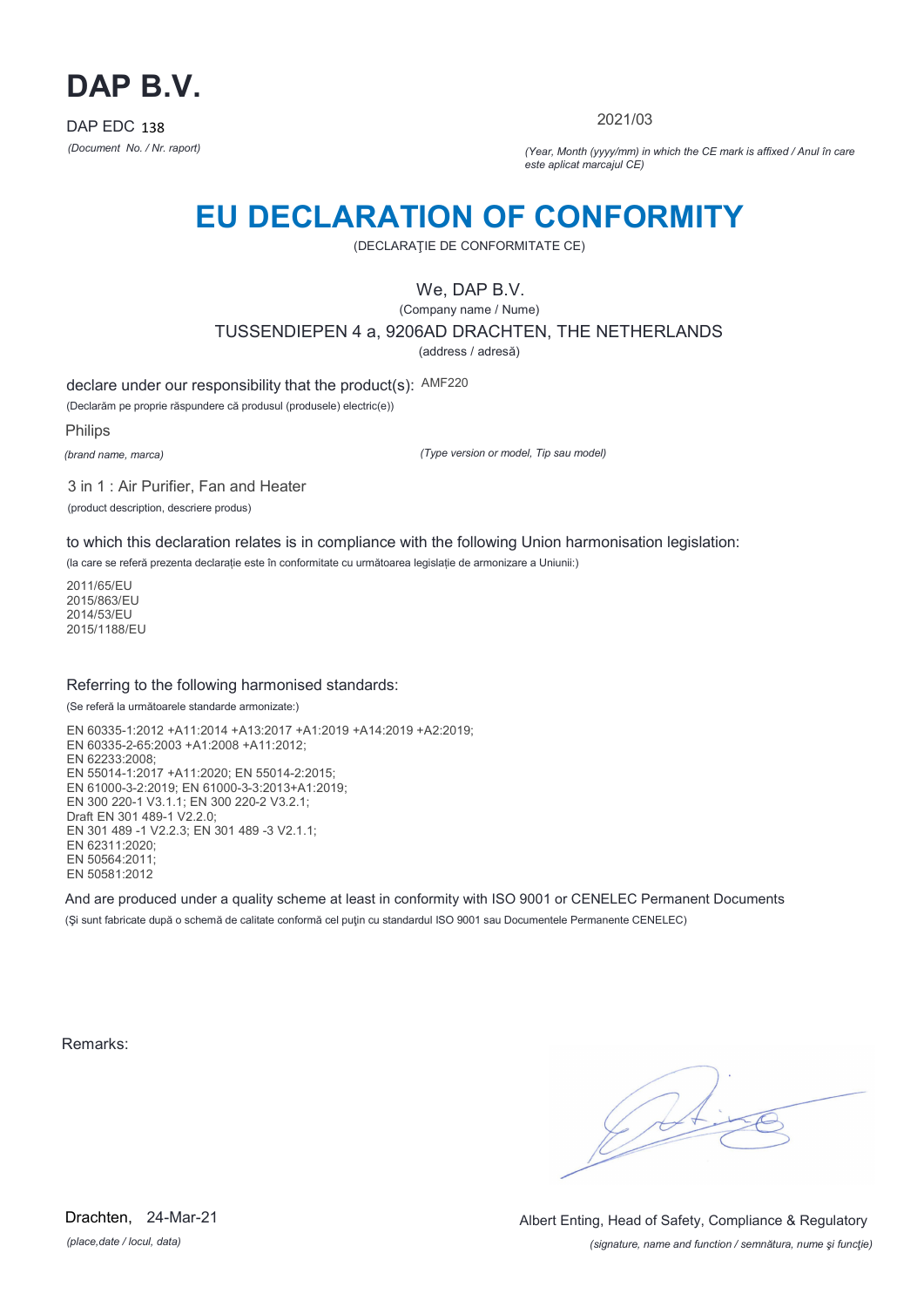

2021/03

*(Document No. / Номер протокола) (Year, Month (yyyy/mm) in which the CE mark is affixed / Год начала маркировки знаком CE)*

# **EU DECLARATION OF CONFORMITY**

(CE Декларация о соответствии)

We, DAP B.V.

(Company name / Юридическое имя)

TUSSENDIEPEN 4 a, 9206AD DRACHTEN, THE NETHERLANDS

(address / адрес)

declare under our responsibility that the product(s): AMF220

(Декларируем под нашу ответственность, что электрическая продукция)

Philips

*(brand name, торговая марка)*

*(Type version or model, тип, модель)*

3 in 1 : Air Purifier, Fan and Heater

(product description, описание продукции)

to which this declaration relates is in compliance with the following Union harmonisation legislation:

(к которому относится данное заявление, соответствует следующим законодательным актам Европейского Союза о гармонизации технических нормативов:)

2011/65/EU 2015/863/EU 2014/53/EU 2015/1188/EU

#### Referring to the following harmonised standards:

(Эти нормативы касаются следующих гармонизированных стандартов:)

EN 60335-1:2012 +A11:2014 +A13:2017 +A1:2019 +A14:2019 +A2:2019; EN 60335-2-65:2003 +A1:2008 +A11:2012; EN 62233:2008; EN 55014-1:2017 +A11:2020; EN 55014-2:2015; EN 61000-3-2:2019; EN 61000-3-3:2013+A1:2019; EN 300 220-1 V3.1.1; EN 300 220-2 V3.2.1; Draft EN 301 489-1 V2.2.0; EN 301 489 -1 V2.2.3; EN 301 489 -3 V2.1.1; EN 62311:2020; EN 50564:2011; EN 50581:2012

And are produced under a quality scheme at least in conformity with ISO 9001 or CENELEC Permanent Documents

(по крайней мере, в соответствии с ISO 9001 или)

Remarks:

 $\sqrt{11}$ 

*(signature, name and function / подпись, имя и должность)* Albert Enting, Head of Safety, Compliance & Regulatory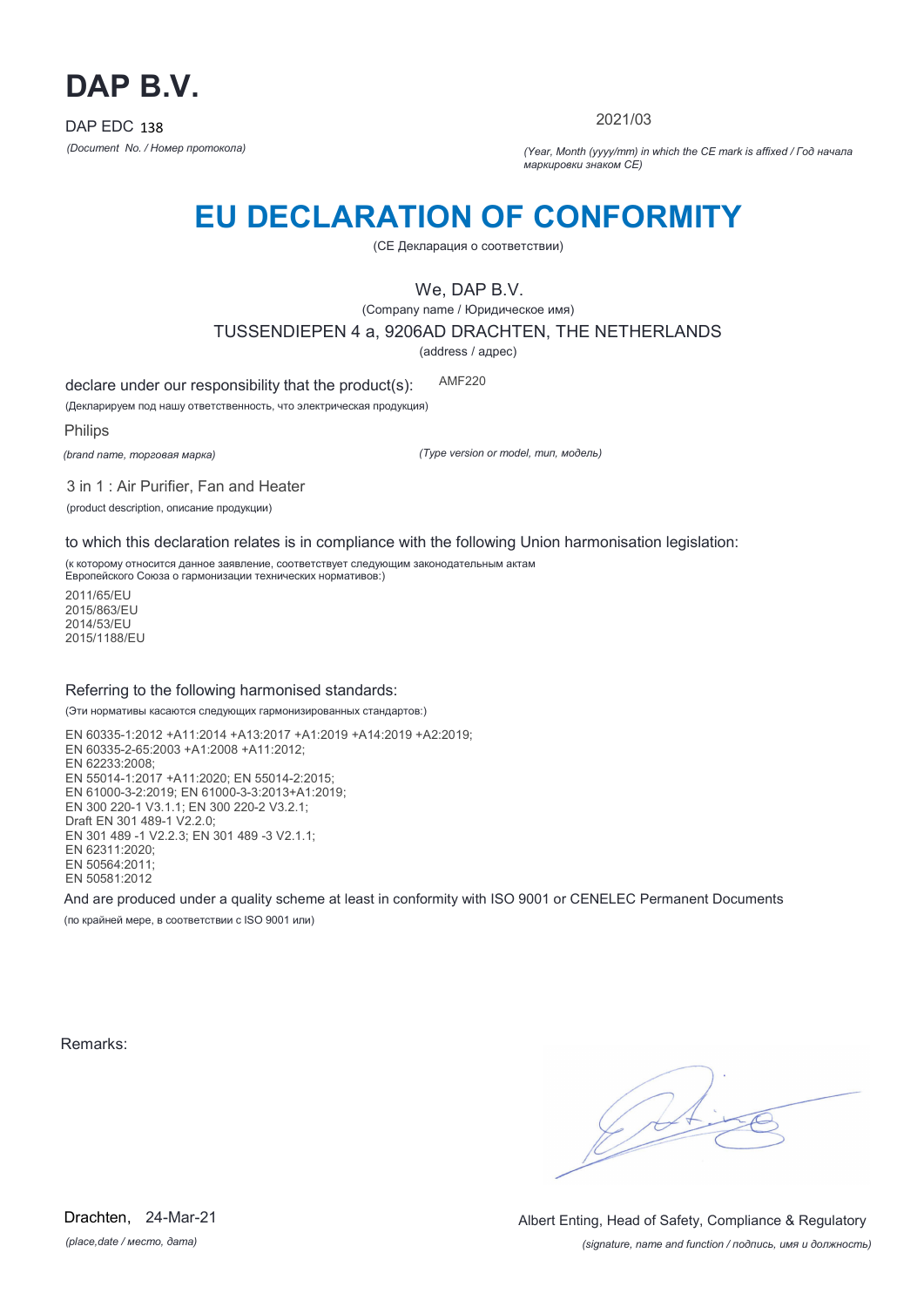

2021/03

*(Document No. / Správa č.) (Year, Month (yyyy/mm) in which the CE mark is affixed / Rok v ktorom je opatrený znakom CE)*

### **EU DECLARATION OF CONFORMITY**

(Rok v ktorom je opatrený znakom CE)

### We, DAP B.V.

(Company name / Meno ) TUSSENDIEPEN 4 a, 9206AD DRACHTEN, THE NETHERLANDS

(address / adresa)

declare under our responsibility that the product(s): AMF220

(Prehlasujeme na svoju zodpovednosť, že elektrický výrobok(y))

Philips

*(brand name, názov značky)*

*(Type version or model, Typové označenie alebo model)*

3 in 1 : Air Purifier, Fan and Heater (product description, opis prístroja)

to which this declaration relates is in compliance with the following Union harmonisation legislation:

(na ktorý sa toto vyhlásenie vzťahuje, je v súlade s nasledujúcimi harmonizovanými právnymi predpismi Európskej únie:)

2011/65/EU 2015/863/EU 2014/53/EU 2015/1188/EU

#### Referring to the following harmonised standards:

(S odvolaním sa na nasledujúce harmonizované normy:)

EN 60335-1:2012 +A11:2014 +A13:2017 +A1:2019 +A14:2019 +A2:2019; EN 60335-2-65:2003 +A1:2008 +A11:2012; EN 62233:2008; EN 55014-1:2017 +A11:2020; EN 55014-2:2015; EN 61000-3-2:2019; EN 61000-3-3:2013+A1:2019; EN 300 220-1 V3.1.1; EN 300 220-2 V3.2.1; Draft EN 301 489-1 V2.2.0; EN 301 489 -1 V2.2.3; EN 301 489 -3 V2.1.1; EN 62311:2020; EN 50564:2011; EN 50581:2012

And are produced under a quality scheme at least in conformity with ISO 9001 or CENELEC Permanent Documents (A sú vyrobené systémom kvality minimálne v súlade s normou ISO 9001 alebo CENELEC dokumentmi)

Remarks:

 $\sqrt{11}$ 

*(place,date / miesto, dátum)* Drachten, 24-Mar-21

*(signature, name and function / podpis, meno a funkcia)* Albert Enting, Head of Safety, Compliance & Regulatory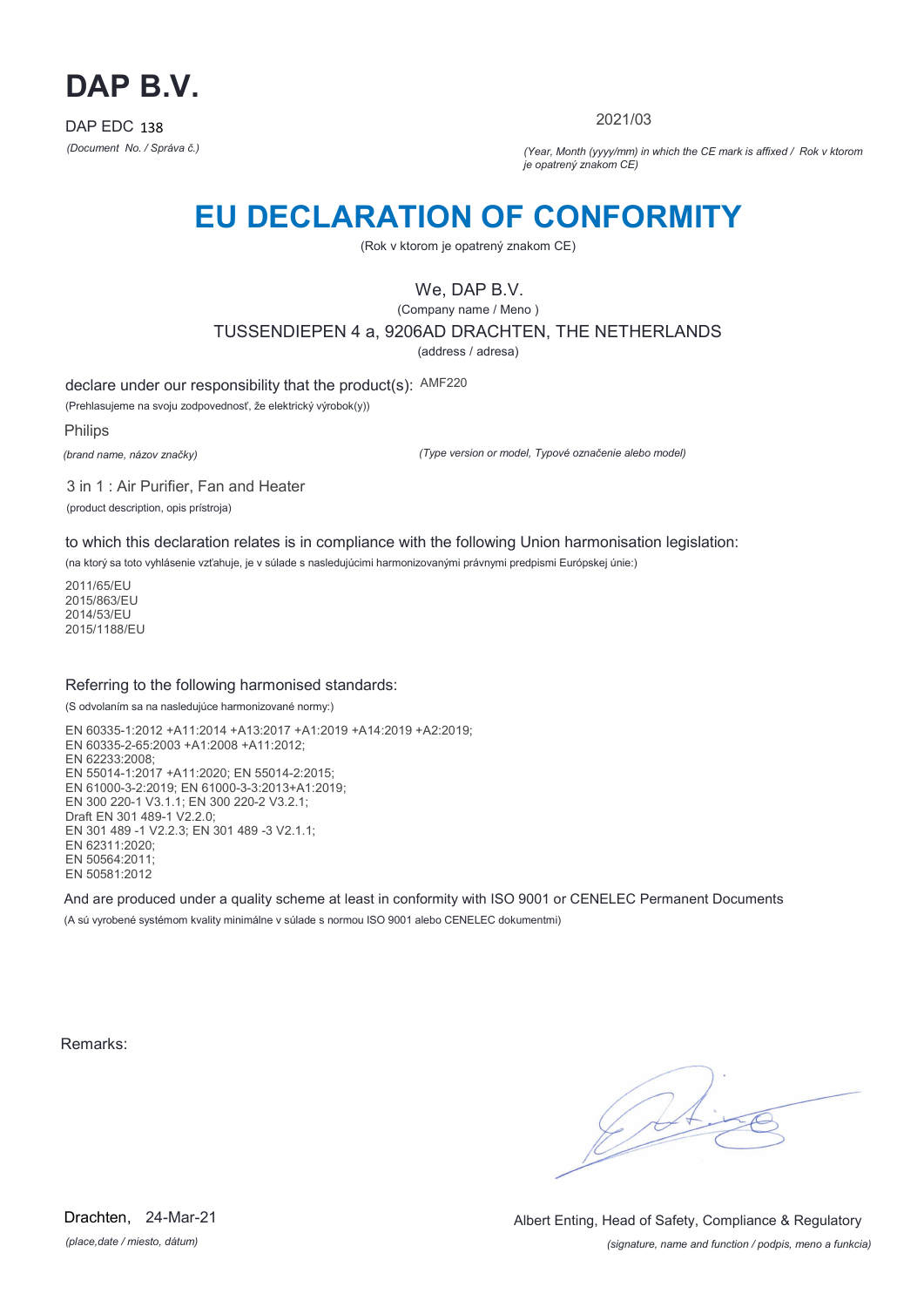

2021/03

*(Document No. / Številka poročila) (Year, Month (yyyy/mm) in which the CE mark is affixed / Leto namstitve CE znaka)*

# **EU DECLARATION OF CONFORMITY**

(Izjava o skladnosti)

### We, DAP B.V.

(Company name / Ime) TUSSENDIEPEN 4 a, 9206AD DRACHTEN, THE NETHERLANDS

(address / Naslov)

declare under our responsibility that the product(s): AMF220 (S polno odgovornostjo izjavljamo)

Philips

*(brand name, Ime znamke)*

*(Type version or model, Tip, verzija ali model)*

3 in 1 : Air Purifier, Fan and Heater (product description, Opis proizvoda)

to which this declaration relates is in compliance with the following Union harmonisation legislation:

(na katerega se nanaša ta izjava, je skladen z naslednjo usklajevalno zakonodajo Unije:)

2011/65/EU 2015/863/EU 2014/53/EU 2015/1188/EU

### Referring to the following harmonised standards:

(S sklicevanjem na naslednje usklajene standarde:)

EN 60335-1:2012 +A11:2014 +A13:2017 +A1:2019 +A14:2019 +A2:2019; EN 60335-2-65:2003 +A1:2008 +A11:2012; EN 62233:2008; EN 55014-1:2017 +A11:2020; EN 55014-2:2015; EN 61000-3-2:2019; EN 61000-3-3:2013+A1:2019; EN 300 220-1 V3.1.1; EN 300 220-2 V3.2.1; Draft EN 301 489-1 V2.2.0; EN 301 489 -1 V2.2.3; EN 301 489 -3 V2.1.1; EN 62311:2020; EN 50564:2011; EN 50581:2012

And are produced under a quality scheme at least in conformity with ISO 9001 or CENELEC Permanent Documents (In so proizvedeni v skladu s shemo kakovosti najmanj v skladu z ISO 9001 ali CENELEC stalnimi dokumenti)

Remarks:

*(place,date / Kraj, datum)* Drachten, 24-Mar-21

*(signature, name and function / Podpis, Ime in funkcija)* Albert Enting, Head of Safety, Compliance & Regulatory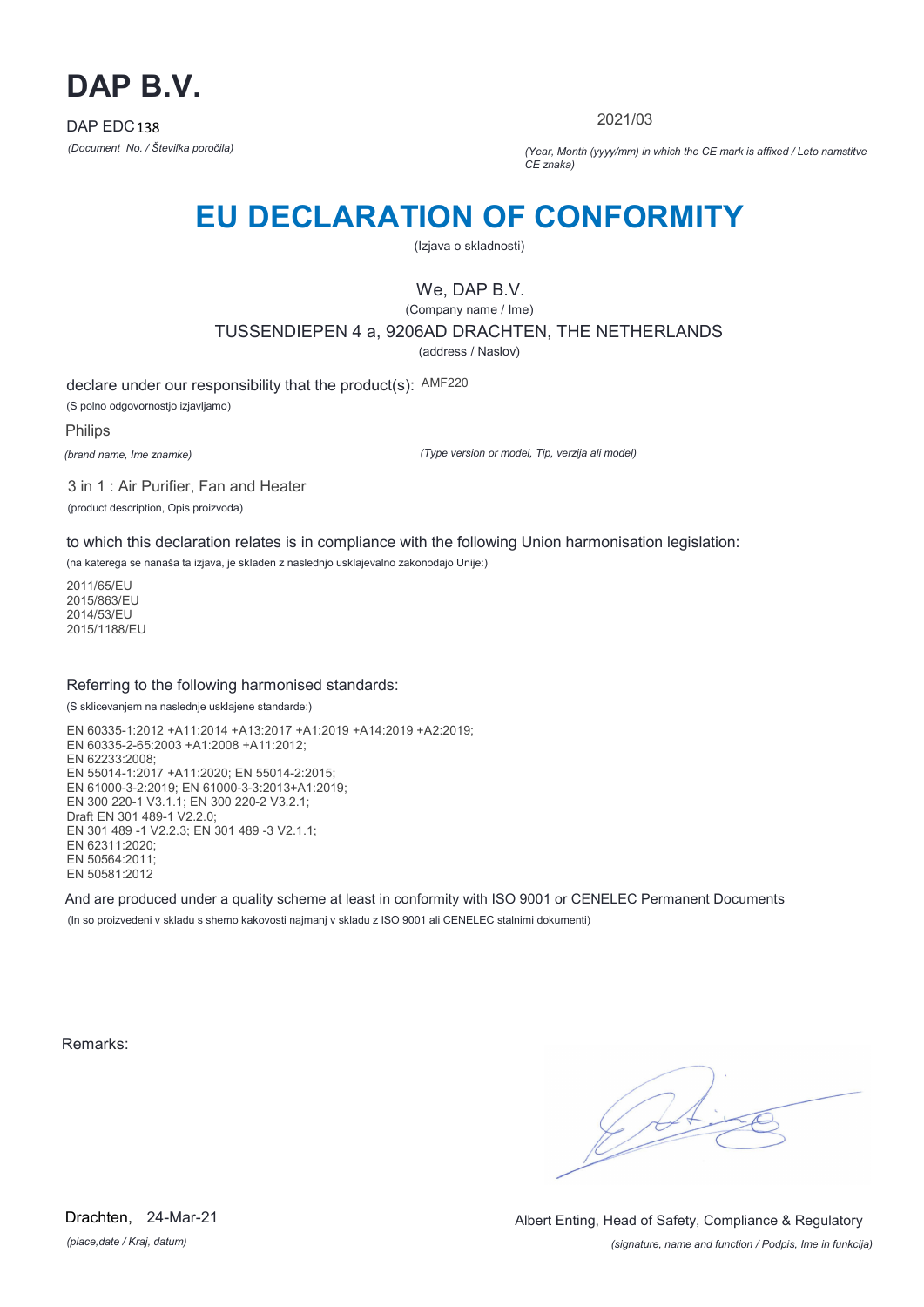

2021/03

*(Document No. / Döküman Numarası) (Year, Month (yyyy/mm) in which the CE mark is affixed / CE İbaresinin eklendiği yıl (yyyy/aa))*

### **EU DECLARATION OF CONFORMITY**

(EU UYGUNLUK BEYANI)

DAP B.V.

(Company name / İmalatçının ismi)

TUSSENDIEPEN 4 a, 9206AD DRACHTEN, THE NETHERLANDS

(address / İmalatçının adresi )

This declaration of conformity is issued under the sole responsibility of the manufacturer (Bu uygunluk beyanı yalnızca imalatçının kendi sorumluluğu altında AMF220

düzenlenir) Philips

*(brand name, İsim )*

*(Type version or model, Tip veya model)*

3 in 1 : Air Purifier, Fan and Heater

(product description, Ürün Açıklamas )

to which this declaration relates is in compliance with the following Union harmonisation legislation:

((bu beyanın ilgili olduğu) aşağıdaki Union uyumlaştırma mevzuatına uygundur:)

2011/65/EU 2015/863/EU 2014/53/EU 2015/1188/EU

#### Referring to the following harmonised standards:

(Aşağıdaki uyumlaştırılmış standartlara atıfta bulunmaktadır:)

EN 60335-1:2012 +A11:2014 +A13:2017 +A1:2019 +A14:2019 +A2:2019; EN 60335-2-65:2003 +A1:2008 +A11:2012; EN 62233:2008; EN 55014-1:2017 +A11:2020; EN 55014-2:2015; EN 61000-3-2:2019; EN 61000-3-3:2013+A1:2019; EN 300 220-1 V3.1.1; EN 300 220-2 V3.2.1; Draft EN 301 489-1 V2.2.0; EN 301 489 -1 V2.2.3; EN 301 489 -3 V2.1.1; EN 62311:2020; EN 50564:2011; EN 50581:2012

And are produced under a quality scheme at least in conformity with ISO 9001 or CENELEC Permanent Documents (En az ISO 9001 veya CENELEC Daimi Belgelerine uygun kalite şemasına binaen mevcut ürünlerdir)

Remarks:

*(place,date / Yer ve tarih )* Drachten, 24-Mar-21

*(signature, name and function / İmza, isim ve görevi)* Albert Enting, Head of Safety, Compliance & Regulatory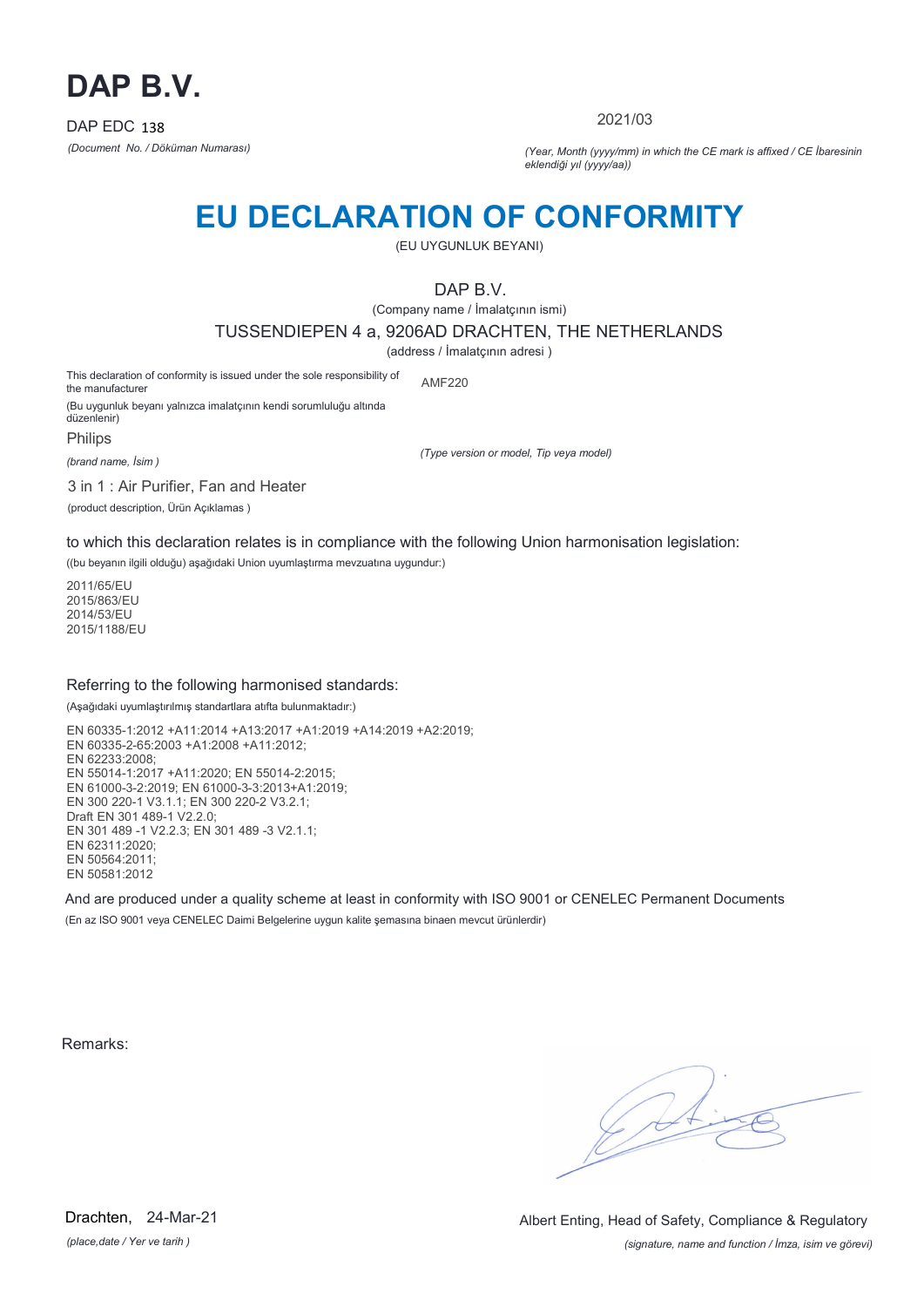

2021/03

*(Document No. / Broj izvještaja) (Year, Month (yyyy/mm) in which the CE mark is affixed / Godina ishođenja CE oznake)*

# **EU DECLARATION OF CONFORMITY**

(Izjava o sukladnosti)

We, DAP B.V.

(Company name / Ime) TUSSENDIEPEN 4 a, 9206AD DRACHTEN, THE NETHERLANDS (address / Adresa)

declare under our responsibility that the product(s): AMF220

(Odgovorno izjavljujemo da je elektični uređaj(i))

Philips

*(brand name, Naziv robne marke)*

*(Type version or model, Tipska oznaka ili model)*

3 in 1 : Air Purifier, Fan and Heater (product description, opis proizvoda)

to which this declaration relates is in compliance with the following Union harmonisation legislation:

(na koji se odnosi ova deklaracija u skladu je sa sljedećim zakonima o harmonizaciji Unije:)

2011/65/EU 2015/863/EU 2014/53/EU 2015/1188/EU

### Referring to the following harmonised standards:

(Odnosi se na sljedeće norme za harmonizaciju:)

EN 60335-1:2012 +A11:2014 +A13:2017 +A1:2019 +A14:2019 +A2:2019; EN 60335-2-65:2003 +A1:2008 +A11:2012; EN 62233:2008; EN 55014-1:2017 +A11:2020; EN 55014-2:2015; EN 61000-3-2:2019; EN 61000-3-3:2013+A1:2019; EN 300 220-1 V3.1.1; EN 300 220-2 V3.2.1; Draft EN 301 489-1 V2.2.0; EN 301 489 -1 V2.2.3; EN 301 489 -3 V2.1.1; EN 62311:2020; EN 50564:2011; EN 50581:2012

And are produced under a quality scheme at least in conformity with ISO 9001 or CENELEC Permanent Documents (najmanje u skladu sa normom ISO 9001 ili)

Remarks:

*(place,date / Mjesto ,datum)* Drachten, 24-Mar-21

*(signature, name and function / Potpis,ime i radno mjesto)* Albert Enting, Head of Safety, Compliance & Regulatory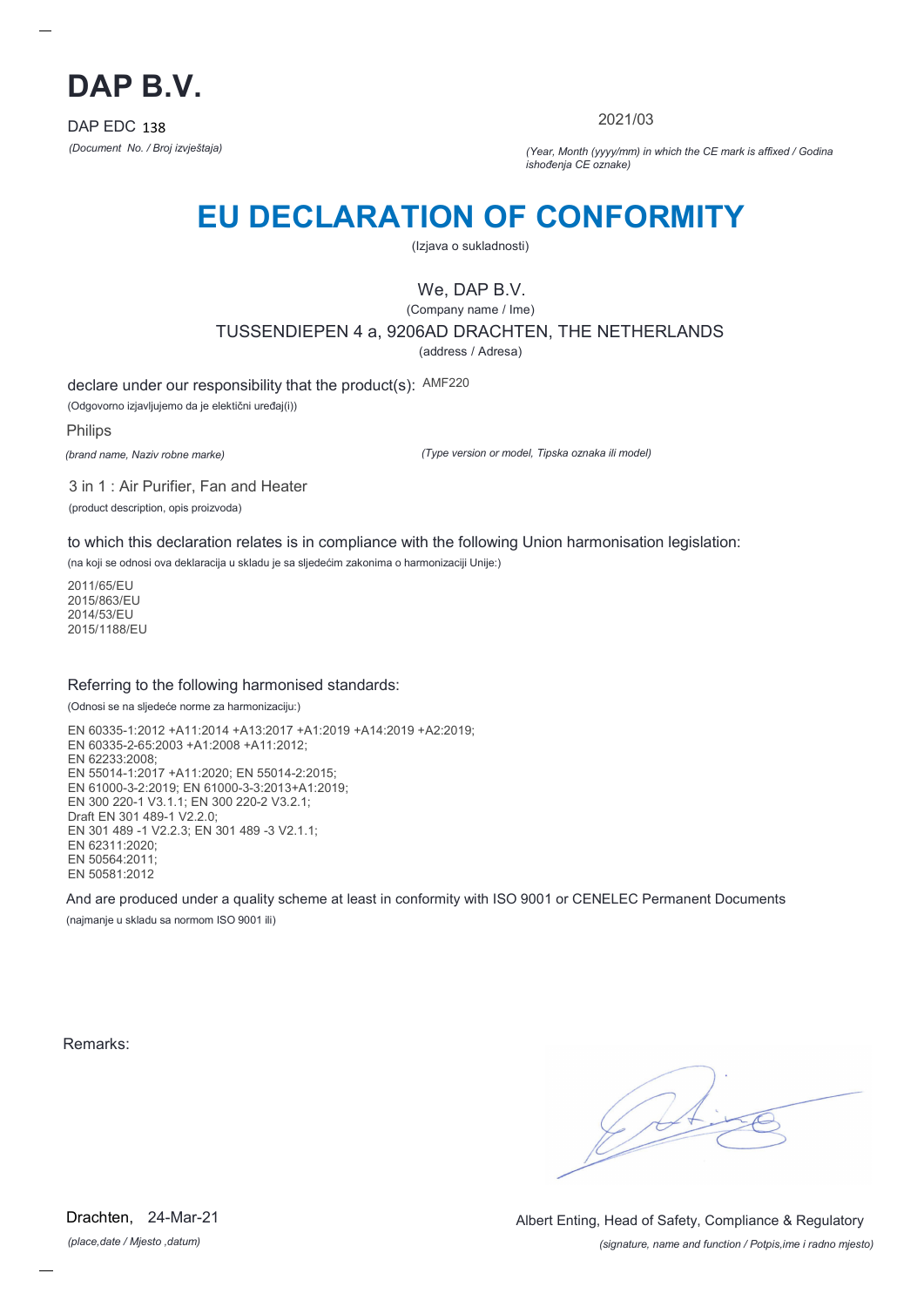

2021/03

*(Document No. / Αρ. έκθεσης) (Year, Month (yyyy/mm) in which the CE mark is affixed / Έτος επικόλλησης του σήματος συμμόρφωσης CE)*

### **EU DECLARATION OF CONFORMITY**

(ΔΗΛΩΣΗ ΣΥΜΜΟΡΦΩΣΗΣ CE)

We, DAP B.V.

(Company name / Επωνυμία) TUSSENDIEPEN 4 a, 9206AD DRACHTEN, THE NETHERLANDS (address / Διεύθυνση)

declare under our responsibility that the product(s): AMF220

(Δηλώνουμε υπεύθυνα ότι το ηλεκτρολογικό προϊόν/ προϊόντα)

Philips

*(brand name, ονομασία μάρκας)*

*(Type version or model, Τύπος έκδοσης ή μοντέλο)*

3 in 1 : Air Purifier, Fan and Heater (product description, περιγραφή προϊόντος)

to which this declaration relates is in compliance with the following Union harmonisation legislation:

(στο οποίο αναφέρεται αυτή η δήλωση συμμορφώνεται με την παρακάτω νομοθεσία εναρμόνισης της Ένωσης:)

2011/65/EU 2015/863/EU 2014/53/EU 2015/1188/EU

#### Referring to the following harmonised standards:

(Αναφορικά με τα παρακάτω εναρμονισμένα πρότυπα:)

EN 60335-1:2012 +A11:2014 +A13:2017 +A1:2019 +A14:2019 +A2:2019; EN 60335-2-65:2003 +A1:2008 +A11:2012; EN 62233:2008; EN 55014-1:2017 +A11:2020; EN 55014-2:2015; EN 61000-3-2:2019; EN 61000-3-3:2013+A1:2019; EN 300 220-1 V3.1.1; EN 300 220-2 V3.2.1; Draft EN 301 489-1 V2.2.0; EN 301 489 -1 V2.2.3; EN 301 489 -3 V2.1.1; EN 62311:2020; EN 50564:2011; EN 50581:2012

And are produced under a quality scheme at least in conformity with ISO 9001 or CENELEC Permanent Documents

(Και παράγεται/ παράγονται σύμφωνα με ένα ποιοτικό πρόγραμμα που συμμορφούται, κατ'ελάχιστον, με το πρότυπο ISO 9001 ή με τα Μόνιμα Έγγραφα Τεκμηρίωσης της CENELEC)

Remarks:

*(place,date / τόπος, ημερομηνία)* Drachten, 24-Mar-21

*(signature, name and function / υπογραφή, ονοματεπώνυμο και λειτουργία)* Albert Enting, Head of Safety, Compliance & Regulatory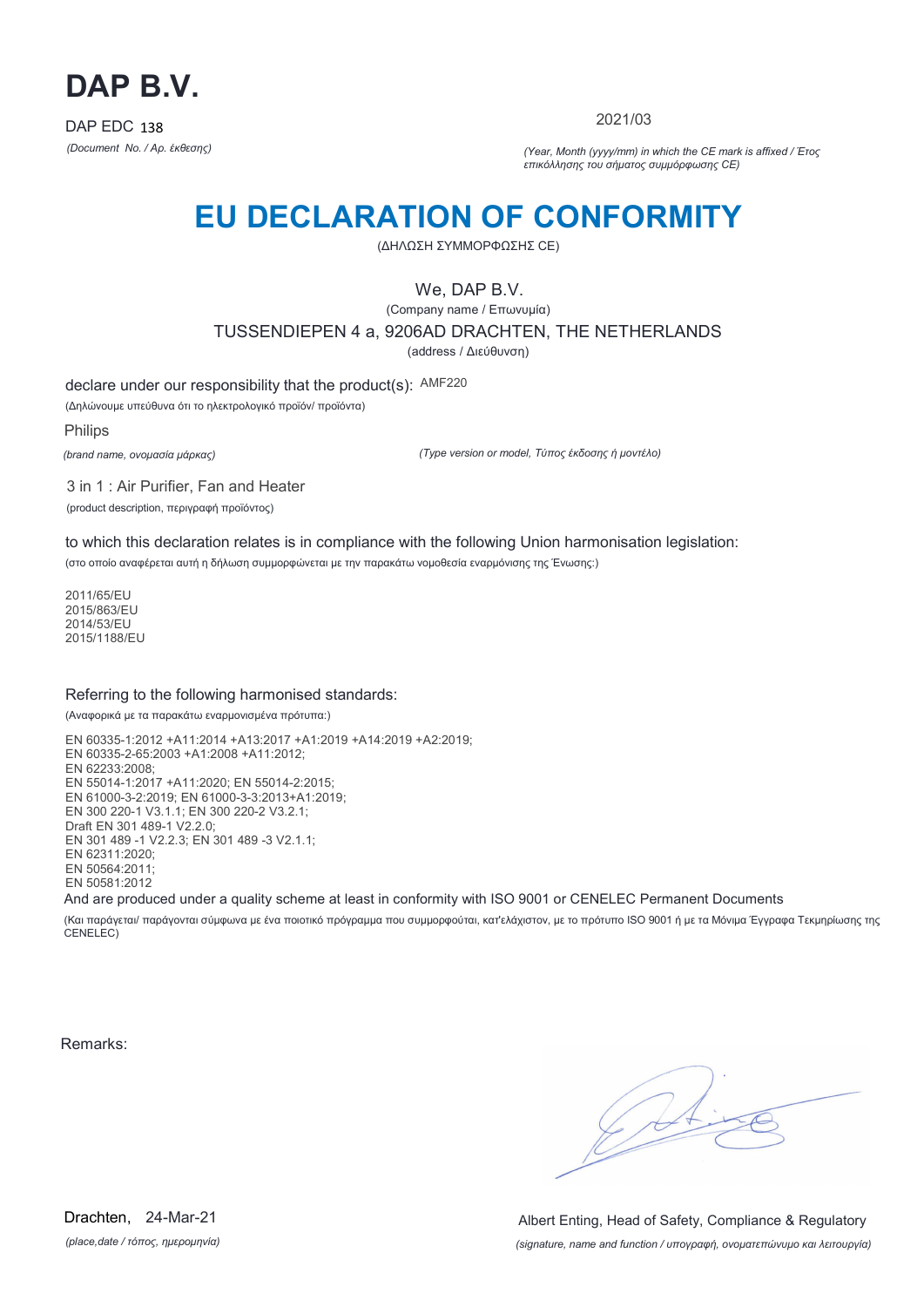

2021/03

*(Document No. / Документ №) (Year, Month (yyyy/mm) in which the CE mark is affixed / Година на поставяне на CE маркировката)*

### **EU DECLARATION OF CONFORMITY**

(CE Декларация за съответствие)

We, DAP B.V.

(Company name / Име )

TUSSENDIEPEN 4 a, 9206AD DRACHTEN, THE NETHERLANDS

(address / адрес)

declare under our responsibility that the product(s): AMF220

(Декларираме на наша отговорност, че електрическият(те) уред(и):

Philips

*(Brand name, търговска марка)*

*(Type version or model, Серия или модел)*

3 in 1 : Air Purifier, Fan and Heater (product description, описание на продукта(ите))

to which this declaration relates is in compliance with the following Union harmonisation legislation:

(към който се отнася настоящата декларация, е в съответствие със следното законодателство на Съюза относно хармонизацията:)

2011/65/EU 2015/863/EU 2014/53/EU 2015/1188/EU

#### Referring to the following harmonised standards:

(Отнася се към следните хармонизирани стандарти:)

EN 60335-1:2012 +A11:2014 +A13:2017 +A1:2019 +A14:2019 +A2:2019; EN 60335-2-65:2003 +A1:2008 +A11:2012; EN 62233:2008; EN 55014-1:2017 +A11:2020; EN 55014-2:2015; EN 61000-3-2:2019; EN 61000-3-3:2013+A1:2019; EN 300 220-1 V3.1.1; EN 300 220-2 V3.2.1; Draft EN 301 489-1 V2.2.0; EN 301 489 -1 V2.2.3; EN 301 489 -3 V2.1.1; EN 62311:2020; EN 50564:2011; EN 50581:2012

And are produced under a quality scheme at least in conformity with ISO 9001 or CENELEC Permanent Documents (и са произведени под система за качествен контрол най-малко в съответствие с ISO 9001 или)

Remarks:

*(place,date / място, дата)* Drachten, 24-Mar-21

*(signature, name and function / подпис, име и длъжност)* Albert Enting, Head of Safety, Compliance & Regulatory